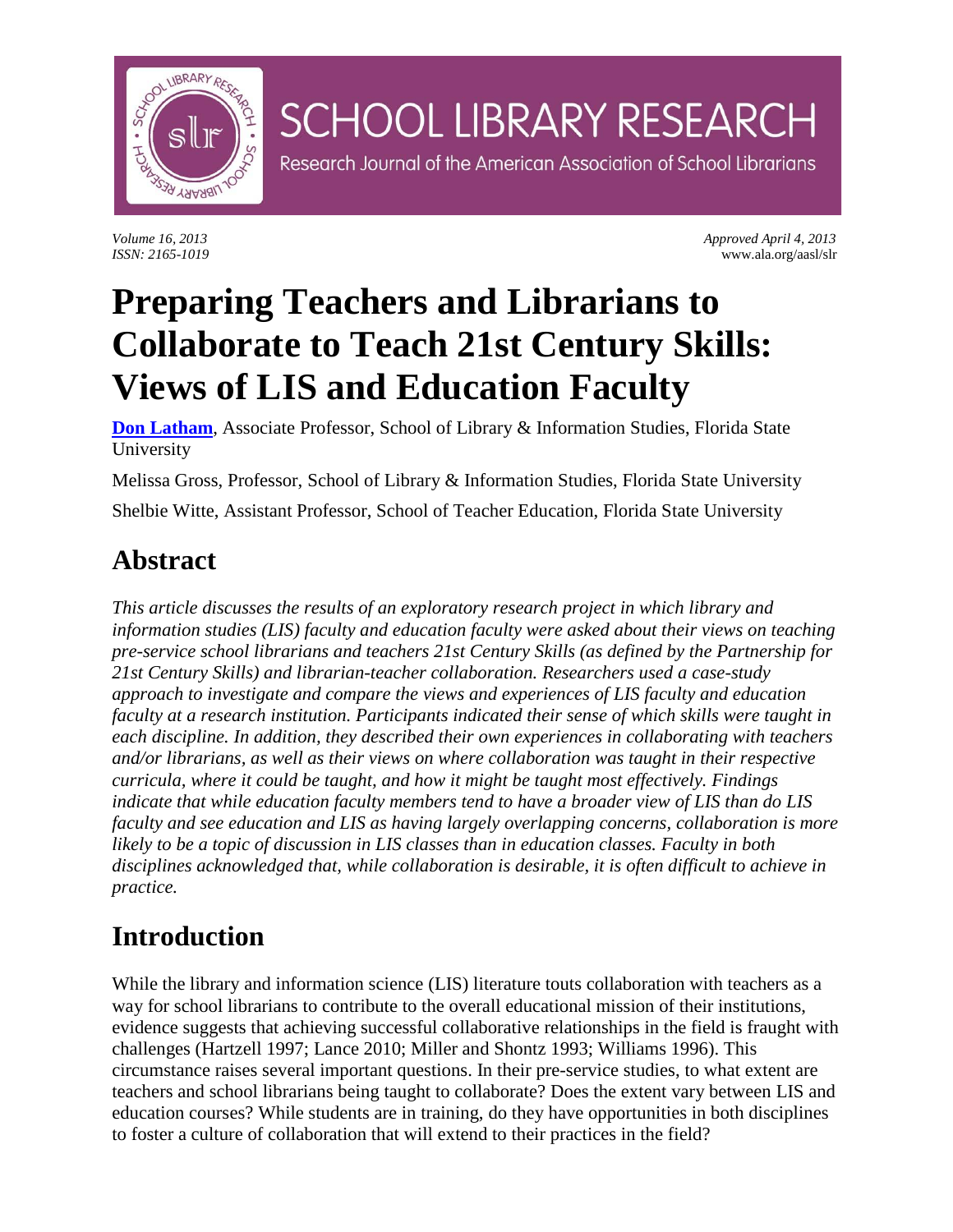This article discusses the results of an exploratory research project in which members of the LIS and education faculties were asked about their views on teaching pre-service librarians and teachers 21st Century Skills (defined in this context as thinking, learning, technology, and information-literacy, life, and career skills essential for success in this century; more below) and librarian-teacher collaboration. Researchers used a case-study approach to investigate the views and experiences of members of the LIS and education faculties at a research institution. Participants indicated their sense of which skills were taught in each discipline. In addition, they described their own experiences in collaborating with teachers and/or librarians, as well as their views on where collaboration was taught in their respective curricula, where it could be taught, and how it might be taught most effectively. Findings indicate that while education faculty tend to have a broader view of LIS than do LIS faculty and see education and LIS as having largely overlapping concerns, collaboration is more likely to be a topic of discussion in LIS classes than in education classes. Faculty in both disciplines acknowledged that, while collaboration is desirable, it is often difficult to achieve in practice.

The issue is an important one for several reasons. Increasing emphasis is being placed on student learning outcomes, student performance on standardized tests, and accountability of schools and teachers. In particular, the focus on helping students acquire specific skill sets needed for life and work can be seen in such initiatives as the Partnership for 21st Century Skills (n.d.-b) and the Common Core State Standards (NGACBP and CCSSO 2012), both of which are discussed below. Developing collaborative partnerships between teachers and school librarians is one way of addressing these educational mandates. Given the complexity of what schools are expected to achieve, it may be unrealistic to think that one teacher in one class can do it all.

# **Related Literature**

In considering the potential role of teacher-librarian collaboration in promoting the acquisition of 21st Century Skills among students, it is necessary to examine the literature on teacher-librarian collaboration and the literature on 21st Century Skills. Considerably more attention is given to teacher-librarian collaboration in the LIS literature than in the education literature, whereas the interest in 21st Century Skills is evident in the literature of both disciplines.

### **Teacher-Librarian Collaboration**

In *Empowering Learners: Guidelines for School Library Programs*, the American Association of School Librarians (AASL) has emphasized the role of collaboration: "The school library program promotes collaboration among members of the learning community and encourages learners to be independent, lifelong users and producers of ideas and information" (2009, 19). While the focus here may be on students as learners, the "learning community" referenced also includes teachers and school librarians as key players. The education literature contains reports of studies on teacher-teacher collaboration. Cynthia A. Lassonde and Susan E. Israel (2010), for example, have argued for the benefits of establishing collaborative learning communities among teachers. Cordie E. Wimberley (2011) has reported on a positive correlation between effective collaboration by teachers and students' scores on achievement tests. Also, Roni Jo Draper (2008), a content-area literacy teacher, has described her successful collaboration with contentarea specialists through an action-research project. Interestingly, in the education literature teacher-librarian collaboration has received far less attention than has teacher-teacher collaboration.

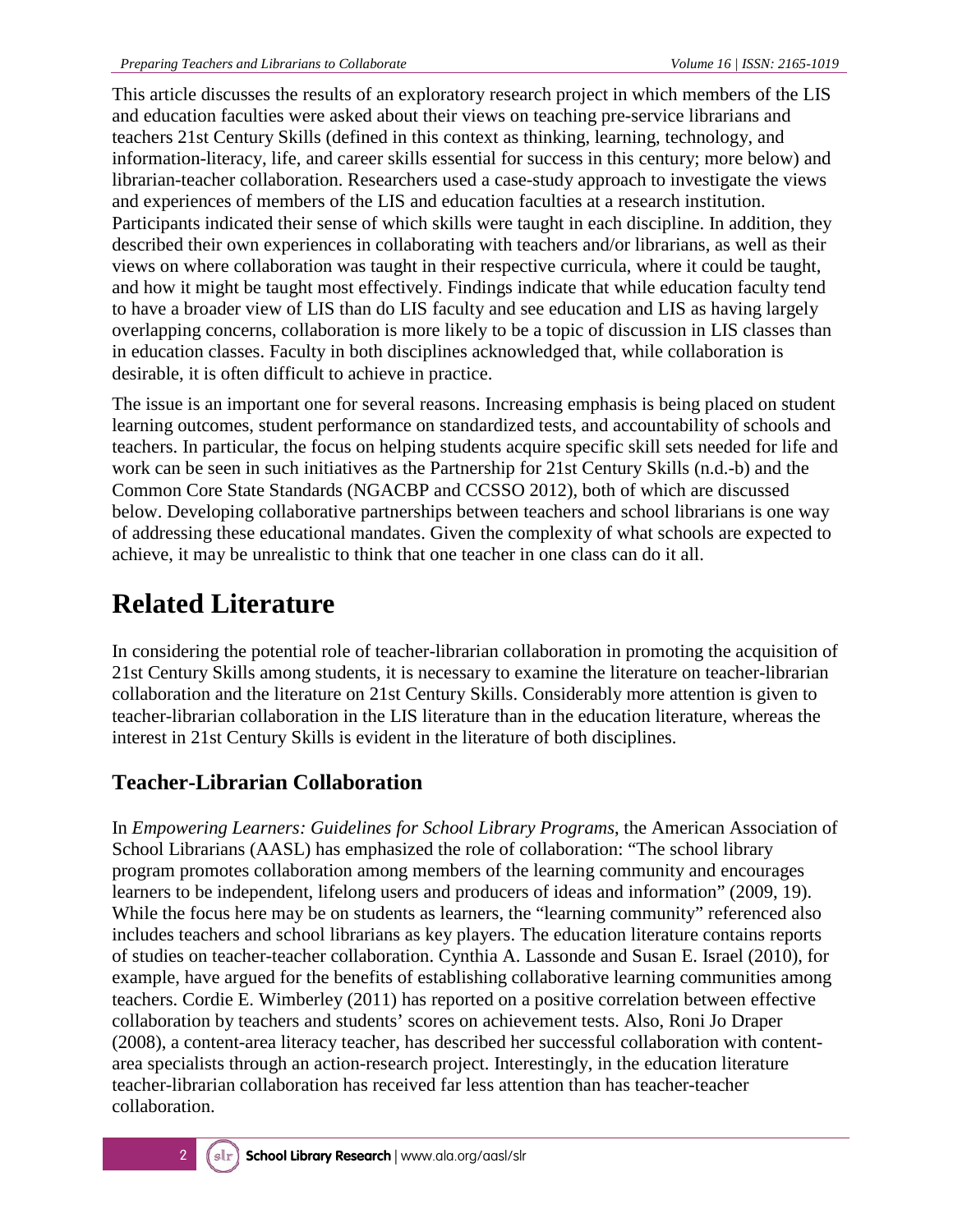Teacher-librarian collaboration, does, however, appear in the LIS literature. Reports of school librarians successfully collaborating with teachers abound in the LIS literature, including reports of collaboration to implement 21st Century Skills education (for example, see McGriff 2012; Schmidt, Kowalski, and Nevins 2010; Schultz-Jones 2010; O'Sullivan and Dallas 2010). Some research projects, such as Violet H. Harada's (2001) professional development course, have brought teachers and school librarians together to learn and practice collaboration skills. As early as 2002, Ruth Small reported on the efforts at Syracuse University to bring together faculty from LIS and faculty from education to develop effective educational programs for pre-service librarians and teachers. Through a series of projects, Patricia Montiel-Overall developed a model of teacher-librarian collaboration (2008; 2010). This model can apply in various subject areas. Elsewhere, Montiel-Overall (2012) has argued that teachers and librarians can collaborate to develop lesson plans to teach such global issues as globalization, ecology, technology, and policy. In addition, Patricia Montiel-Overall and Kim Grimes (2013) reported on how teachers and school librarians have collaborated to develop inquiry-based science lessons for Latino elementary school students.

However, widespread success in achieving teacher-librarian collaboration has been limited at best. Over the last two decades a number of articles have appeared in the LIS literature documenting the challenges school librarians encounter in trying to collaborate with teachers (Hartzell 1997; Lance 2010; Miller and Shontz 1993; Williams 1996). Research indicates that part of the challenge may lie in the perceptions of teachers and others in the field of education. As Montiel-Overall (2010) noted, very little attention is given in the education literature to the issue of teacher-librarian collaboration. O. P. Cooper and Marty Bray observed that "the vision of Information Power has remained within the school library media community itself" (2011, 48). Keith Curry Lance, Marcia J. Rodney, and Bill Schwarz noted the disconnect between what most school administrators say that they want and what actually occurs in practice: "Administrators value librarian-teacher collaboration but both classroom teachers and teacherlibrarians indicate that it is far from commonplace" (2010, 31). Montiel-Overall (2010; 2013) has argued that the issue is teachers' fundamental lack of understanding of the potential role school librarians could play as collaborators in integrating skills instruction into the curriculum.

### **21st Century Skills**

Now is a particularly crucial time for teachers and school librarians to be working together to educate students in the skills needed to be successful in the digital age. The growing emphasis on 21st-century skills is evident in the initiatives of several national organizations. The Partnership for 21st Century Skills was formed in 2002 as a result of the combined efforts of the U.S. Department of Education, the National Education Association, and several corporations and individuals. The goal of this partnership, which now includes several state governments, is to promote the acquisition of 21st-century skills in K–12 through the collaboration of schools, businesses, communities, and government (Partnership for 21st Century Skills n.d.-a). The framework of skills defined by the Partnership is quite comprehensive and includes information literacy, media literacy, and information and communication technology (ICT) literacy. The Framework for 21st Century Learning defines "information literacy" as the ability to successfully access, evaluate, use, and manage information; "media literacy" as the ability to successfully analyze media and create media products; and "ICT literacy" as the ability to successfully apply technology. All three literacies involve an understanding of the legal and ethical issues surrounding information, media, and technology (Partnership for 21st Century Skills 2009).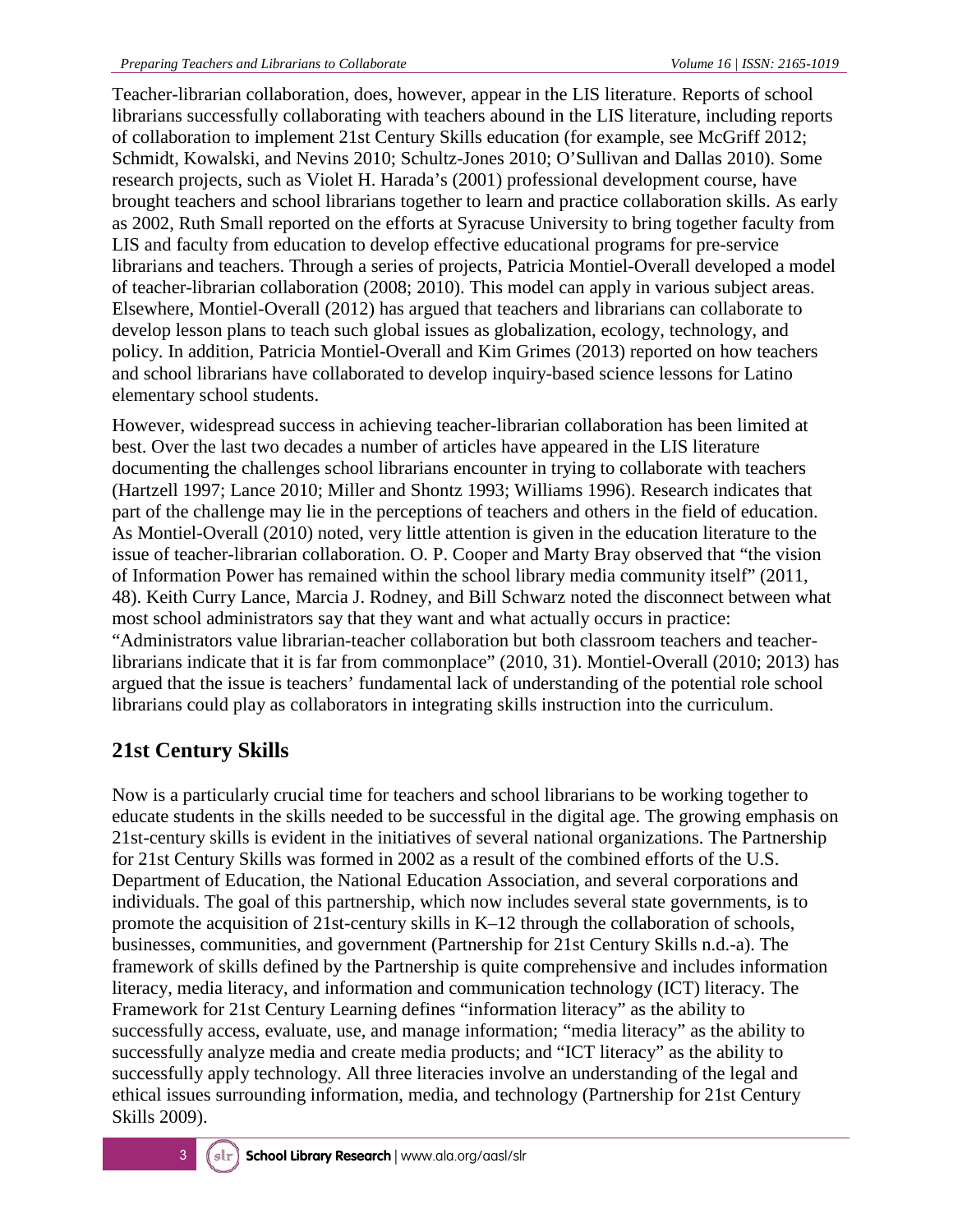The Institute of Museum and Library Services 21st Century Skills Initiative uses a subset of the Partnership's 21st Century Skills framework and focuses on the "role our nation's museums and libraries play in helping citizens build…21st century skills" (2009). This project works to help these organizations, through a strategic-planning process, to respond to the needs of their communities to build such skills as "information, communications and technology literacy, critical thinking, problem solving, creativity, civic literacy, and global awareness" (2009).

AASL defines similar key literacies in *Standards for the 21st-Century Learner*: "Information literacy has progressed from the simple definition of using reference resources to find information. Multiple literacies, including digital, visual, textual, and technological, have now joined information literacy as crucial skills for this century" (2007, 3). Also, the National Council of Teachers of English developed a 21st Century Curriculum Literacies Framework*,*  which states, "Active, successful participants in this 21st century global society must be able to:

- Develop proficiency and fluency with the tools of technology;
- Build intentional cross-cultural connections and relationships with others so to pose and solve problems collaboratively and strengthen independent thought;
- Design and share information for global communities to meet a variety of purposes;
- Manage, analyze, and synthesize multiple streams of simultaneous information;
- Create, critique, analyze, and evaluate multimedia texts;
- Attend to the ethical responsibilities required by these complex environments" (2013).

Similarly, the *Common Core State Standards* (NGACBP and CCSSO 2012), which currently have been adopted by forty-five states and three territories, emphasize 21st-century skills, including those specifically related to research and writing. The *Common Core State Standards*  state that students should be able to successfully engage in "Research to Build and Present Knowledge." Specifically, they should demonstrate the ability to:

- "Conduct short as well as more sustained research projects based on focused questions, demonstrating understanding of the subject under investigation."
- "Gather relevant information from multiple print and digital sources, assess the credibility and accuracy of each source, and integrate the information while avoiding plagiarism."
- "Draw evidence from literary or informational texts to support analysis, reflection, and research."

It is not clear, however, the extent to which curricula to educate teachers and school librarians incorporate applying these skills—and learning to teach them—nor is it clear the extent to which these curricula incorporate the promotion of and strategies for teacher-librarian collaboration. The purpose of this case study was to investigate those questions in the curricula at a research institution.

# **Research Questions**

The project consisted of three main data-collection activities: an assessment of the informationliteracy skill levels of pre-service teachers and librarians, a content analysis of syllabi from education courses and library and information studies (LIS) courses and interviews with faculty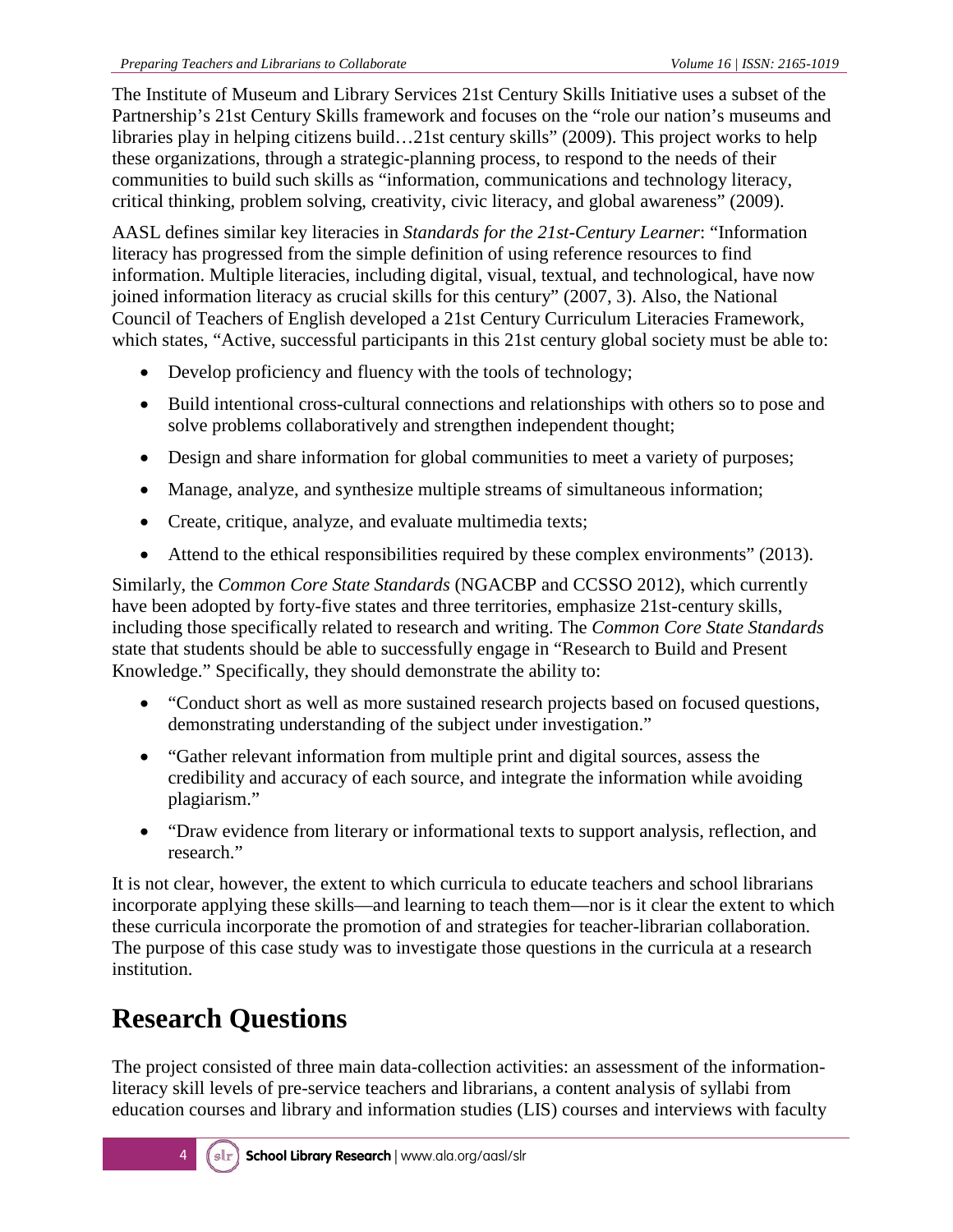members in the School of Teacher Education and instructors in the School of Library and Information Studies who teach courses taken by students who plan to become school librarians. This paper reports on the interviews with members of the education and LIS faculties and on data gathered from those interviews. This portion of the project sought to address two primary research questions:

- 1. How do faculty in LIS and education perceive the relationship of 21st Century Skills to their disciplines?
- 2. What are the attitudes of faculty in LIS and education toward teacher-librarian collaboration?

# **Methodology**

### **Location**

To address the research questions, the authors conducted a case study at a research university in the United States.

### **Participants**

### **Overview**

Semi-structured interviews were performed with twelve members of the full-time faculty—six in education and six in library and information studies. (Part-time faculty members were not included because they generally do not have a voice in the curriculum-development process.) The participants were chosen to ensure representation from core courses that all students in each discipline are required to take, as well as representation from special programs in education and from the group of LIS instructors who teach courses in school librarianship. (Other fields of librarianship are also taught at the university.)

Table 1 summarizes the participants' characteristics.

#### **Table 1. Summary of participants' characteristics.**

| <b>Participant</b>       | <b>Gender</b>  | <b>Years in Practice</b><br>(teacher and/or<br>librarian) | <b>Years in Academia</b> |
|--------------------------|----------------|-----------------------------------------------------------|--------------------------|
| LIS-Core 1               | M              |                                                           | 10                       |
| LIS-Core 2               | F              |                                                           |                          |
| LIS-Core 3               | F              |                                                           | 9                        |
| LIS-Core 4               | F              | 11                                                        | 20                       |
| LIS-School Librarianship | F              | 12                                                        | 16                       |
| LIS-School Librarianship | $\overline{F}$ | 5                                                         | 13                       |
| ED-English               | F              | 12                                                        | 5                        |
| ED-Reading               | $\overline{F}$ |                                                           | 28                       |
| <b>ED-Social Studies</b> | F              |                                                           | 30                       |
| <b>ED-Mathematics</b>    | F              |                                                           | 17                       |
| ED-Core                  | F              |                                                           | 15                       |
| ED-Foreign/Second Lang   | F              | 8                                                         |                          |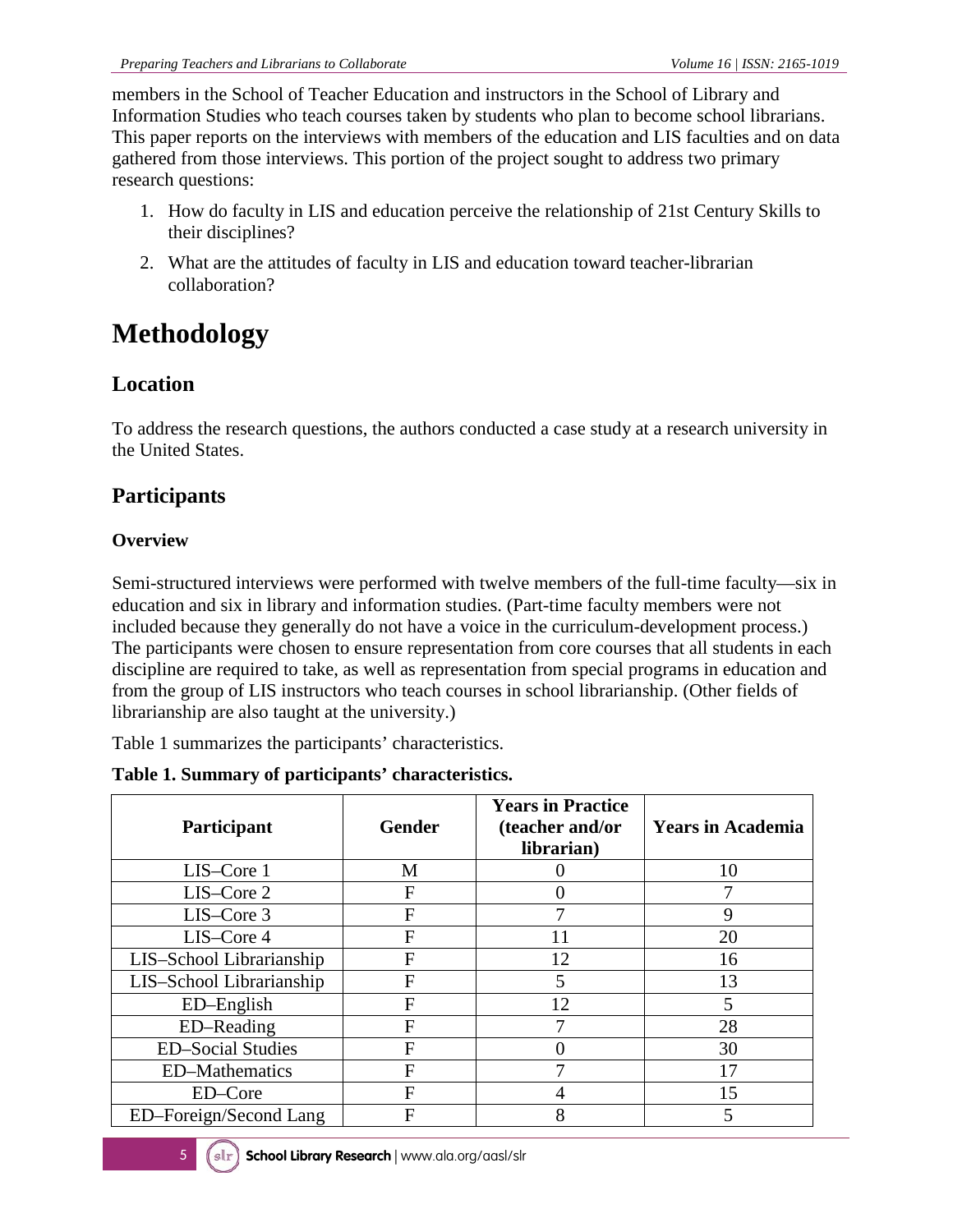#### **Education Participants**

All six participants from the education faculty are female. Their years in practice ranged from zero to twelve; at some point, each participant from the education faculty had been a teacher at the middle and/or high school level. None had been a librarian. The education participants' years in academia ranged from five to thirty. Professors of core education courses were included; special areas in education represented include TSL (teaching English as a second language) and the secondary-education subject areas of social studies, math, science, English and reading, and foreign and second languages.

### **LIS Participants**

Five of the LIS participants are female, and one is male. Their years in practice ranged from zero to twelve. One LIS faculty had previous experience as a middle and high school teacher, and one had previous experience as a substitute teacher in K–12. Two LIS faculty members had previous experience as school librarians; one had been a children's services librarian in a public library; and one had been a corporate and academic librarian. The LIS participants' years in academia ranged from seven to twenty. Among the six participants from LIS, the following subjects were represented: school library courses and core LIS courses.

### **Interview Process**

The interviews opened with a discussion of the four major skill areas on which the Framework for 21st Century Learning focuses and with a review of the four key elements of student outcomes: "Core Subjects and 21st Century Themes," "Life and Career Skills," "Learning and Innovation Skills," and "Information Media and Technology Skills."

Each interviewee was then given a copy of a graphic model of the framework, asked to consider the elements in the framework, and to draw circles on the graphic model to indicate his or her perception of which student outcomes are addressed in the participant's specific subject area, which student outcomes belong to the domain of education, and which student outcomes belong to the domain of library and information studies. This graphic model is in Appendix A and is also available at

[<www.p21.org/index.php?option=com\\_content&task=view&id=254&Itemid=120>.](http://www.p21.org/index.php?option=com_content&task=view&id=254&Itemid=120) Participants were provided with pens with various colors of ink; these pens were used when drawing the different circles. Participants were asked to circle in red the domain(s) on the chart where they felt their subject areas fit, to circle in blue the domain(s) where they felt education fit, and to circle in green the domain(s) where they felt LIS fit.

Participants were then asked open-ended questions. They were asked where in their curricula they thought 21st Century Skills were being taught and also where in the curricula they believed these skills could be incorporated and how this incorporation could best be accomplished. They were also asked about their collaboration experiences with teachers or librarians and how they felt teacher-librarian collaboration could best be fostered. The interview questions are in Appendix B. Each semi-structured interview was recorded and lasted approximately half an hour.

### **Analysis**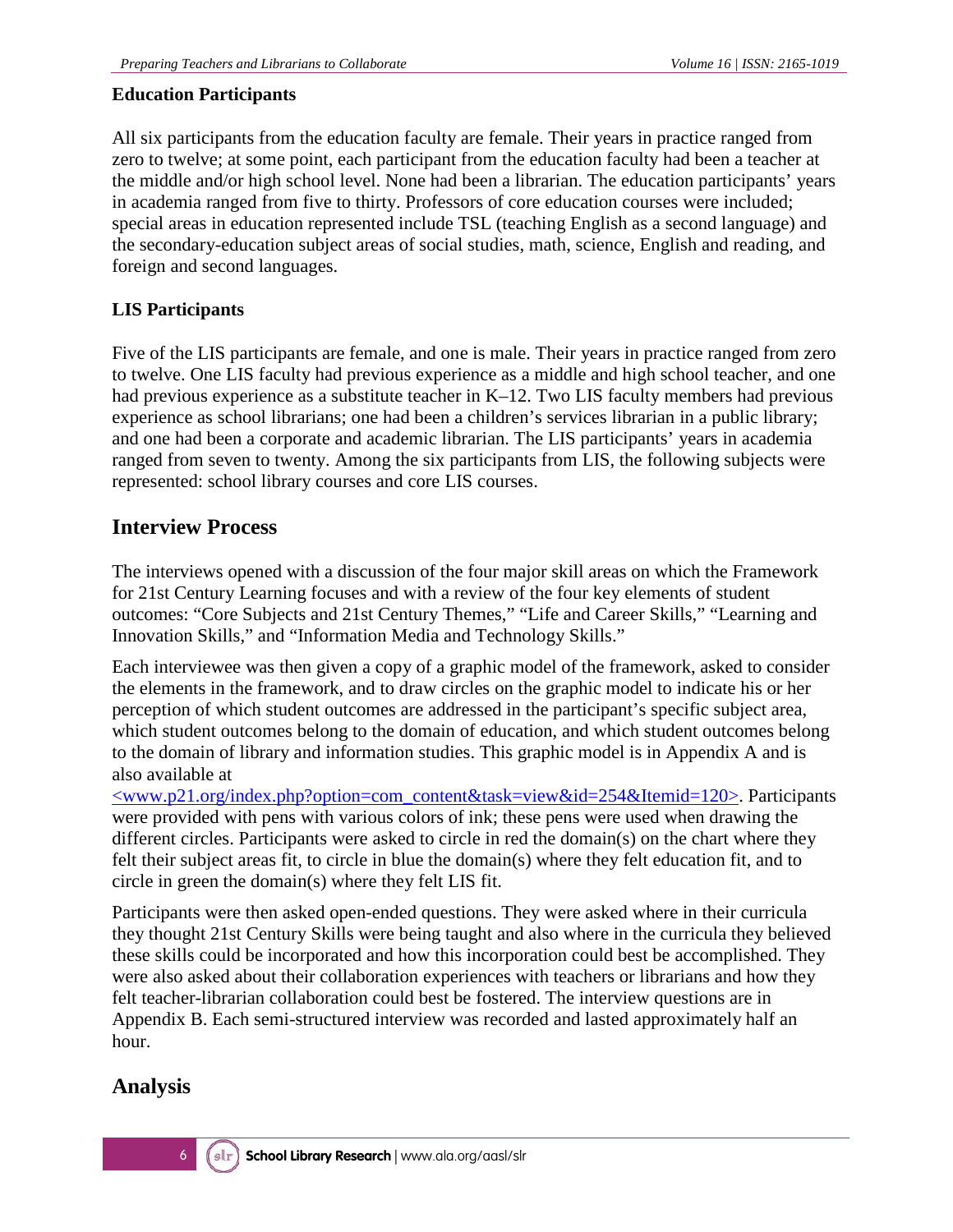For each participant, the graphic model of the Framework for 21st Century Learning was analyzed to identify the areas circled in each color, and then the data was coded using SPSS statistical-analysis software. Frequency counts were tabulated, and cross-tabulations by discipline were produced. The results were analyzed looking at individual responses within disciplines, by discipline, and for all participants in the aggregate.

Interview data were coded and then analyzed for convergent and divergent themes to understand LIS and education instructors' perceptions of the relationship of 21st Century Skills to their disciplines and their attitudes toward teacher-librarian collaboration.

# **Findings**

### **Chart-Circling Activity**

### **Perceptions of 21st Century Student Outcomes in Specific Subject Areas**

In response to the instruction to use red ink to circle the area(s) on the graphic model where their specific subjects fit into the framework, five (83.3 percent) of the faculty members interviewed from education said that their specific subjects relate to all four elements of the 21st Century Student Outcomes; one education faculty member (16.7 percent) described her own specific subject as related only to "Core Subjects and 21st Century Themes" and to the critical-thinking and problem-solving skills categorized under "Learning and Innovation Skills" student outcomes.

In contrast, three (50 percent) of the LIS participants said that their specific subject relates to all four areas of the 21st Century Student Outcomes, two (33.3 percent) indicated that their specific subjects relate to student outcomes in every area except for "Core Subjects and 21st Century Themes," and one (16.7 percent) indicated that the interviewee's own subject area focuses on "Information, Media, and Technology Skills."

The next two questions related to the graphic model directed interviewees to circle the area(s) on the chart where the domains of education and library and information studies best fit with 21st Century Student Outcomes.

### **Perceptions of 21st Century Student Outcomes in the Domain of Education**

All faculty participants were asked to use blue ink to circle the area(s) on the graphic model where the domain of education best fits. There was general agreement among participants that student outcomes related to "Core Subjects and 21st Century Themes" are related to the domain of education. This agreement was indicated by five (83.3 percent) education participants and four (66.7 percent) LIS participants. Together, these interviewees represent 75 percent of all participants.

All of the participating education faculty members perceived "Life and Career Skills" as an outcome addressed in their domain. Only about a third of LIS participants (two or 33.3 percent) felt that this was an area that education addresses. Together these interviewees represent 66.7 percent of all participants.

All participants from the education faculty perceived "Learning and Innovation Skills" to be addressed in their domain. A majority of LIS faculty (four or 66.7 percent) also believed

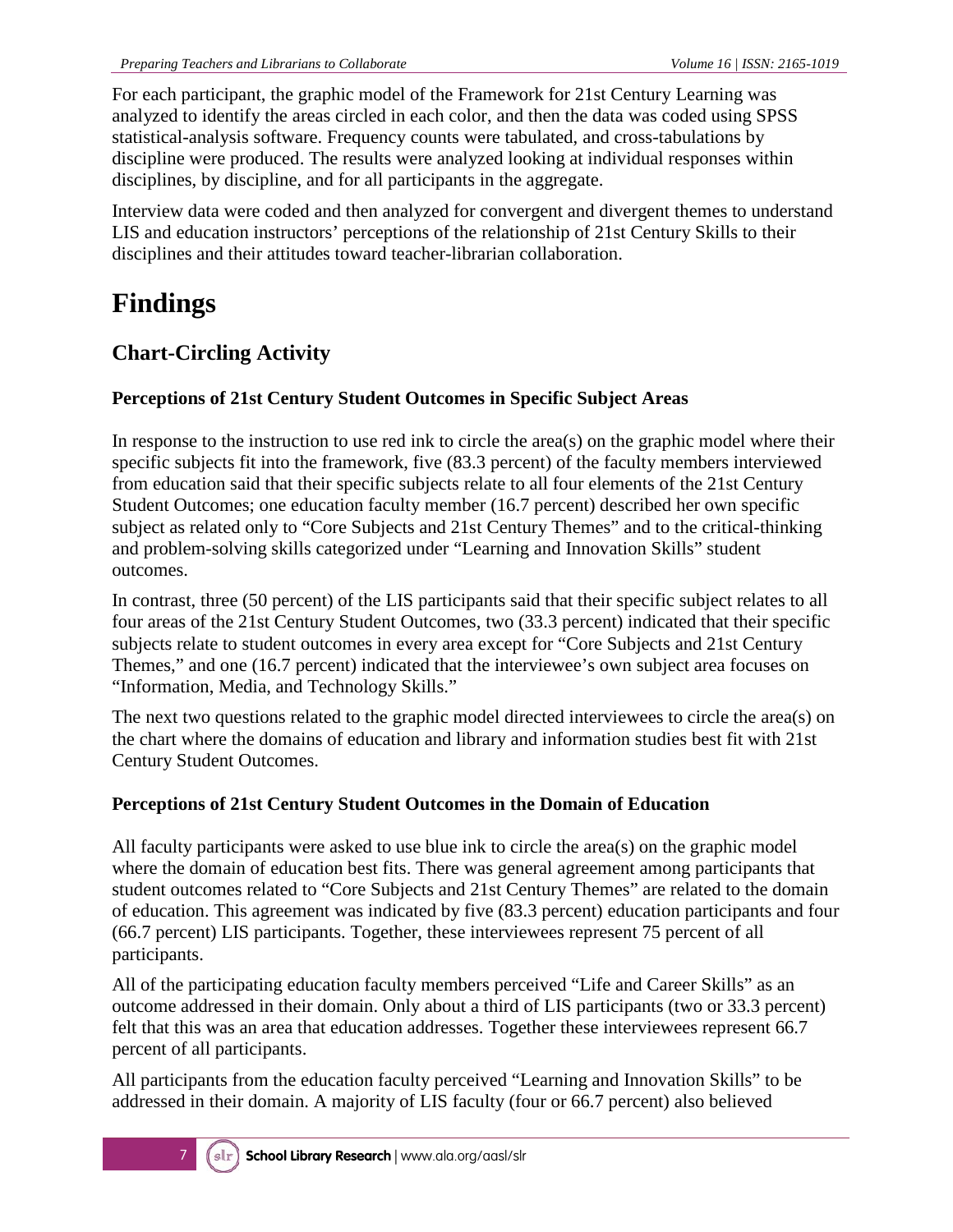education addresses these student outcomes. Together these interviewees represent 83.3 percent of all participants.

All participants from the education faculty perceived "Information, Media, and Technology Skills" as an area where they affect student outcomes. About a third of LIS participants (two or 33.3 percent) perceived education in this way. Together these interviewees represent 66.7 percent of all participants.

These results are summarized in table 2.

| Table 2. Faculty perceptions of 21st Century Student Outcomes as being within the domain |  |
|------------------------------------------------------------------------------------------|--|
| of education.                                                                            |  |

| <b>Outcome</b><br><b>Categories</b>    | <b>Education Faculty</b> | <b>LIS Faculty</b> | <b>Combined Total</b> |
|----------------------------------------|--------------------------|--------------------|-----------------------|
| <b>Core Subjects and</b>               |                          |                    |                       |
| 21st Century<br><b>Themes</b>          | 5(83.3%)                 | 4(66.7%)           | 9(75%)                |
| <b>Life and Career</b>                 | $6(100\%)$               | $2(33.3\%)$        | $8(66.7\%)$           |
| <b>Skills</b><br><b>Learning and</b>   |                          |                    |                       |
| <b>Innovation Skills</b>               | $6(100\%)$               | 4(66.7%)           | 10 (83.3%)            |
| Information,                           |                          |                    |                       |
| Media, and<br><b>Technology Skills</b> | $6(100\%)$               | $2(33.3\%)$        | $8(66.7\%)$           |

### **Perceptions of 21st Century Student Outcomes in the Domain of LIS**

All faculty participants were asked to use green ink to circle the area(s) on the graphic model where the domain of LIS best fits. Half of the participants from the education faculty indicated that LIS affects student outcomes in the area of "Core Subjects and 21st Century Themes." About a third (two or 33.3 percent) of LIS faculty participants agreed with this perception. Together they represent 41.7 percent of all participants

All of the education faculty members in the study perceived "Life and Career Skills" as an outcome addressed in the domain of LIS. About a third (two or 33.3 percent) of LIS participants agreed with this perception. Together these interviewees represent 66.7 percent of all participants.

All education participants perceived LIS as addressing student outcomes in the area of "Learning and Innovation Skills." Half of the participating LIS faculty agreed with this perception. Together these interviewees represent 75.0 percent of all participants.

All participants (100.0 percent of both education and LIS interviewees) perceived "Information, Media, and Technology Skills" as being an area of student outcomes for LIS.

These results are summarized in table 3.

**Table 3. Faculty perceptions of 21st Century Student Outcomes as being within the domain of LIS.**

| <b>Outcome Categories</b> Education Faculty               |           | <b>LIS Faculty</b> | <b>Combined Total</b> |
|-----------------------------------------------------------|-----------|--------------------|-----------------------|
| <b>Core Subjects and</b><br>21st Century<br><b>Themes</b> | $3(50\%)$ | $2(33.3\%)$        | 5(41.7%)              |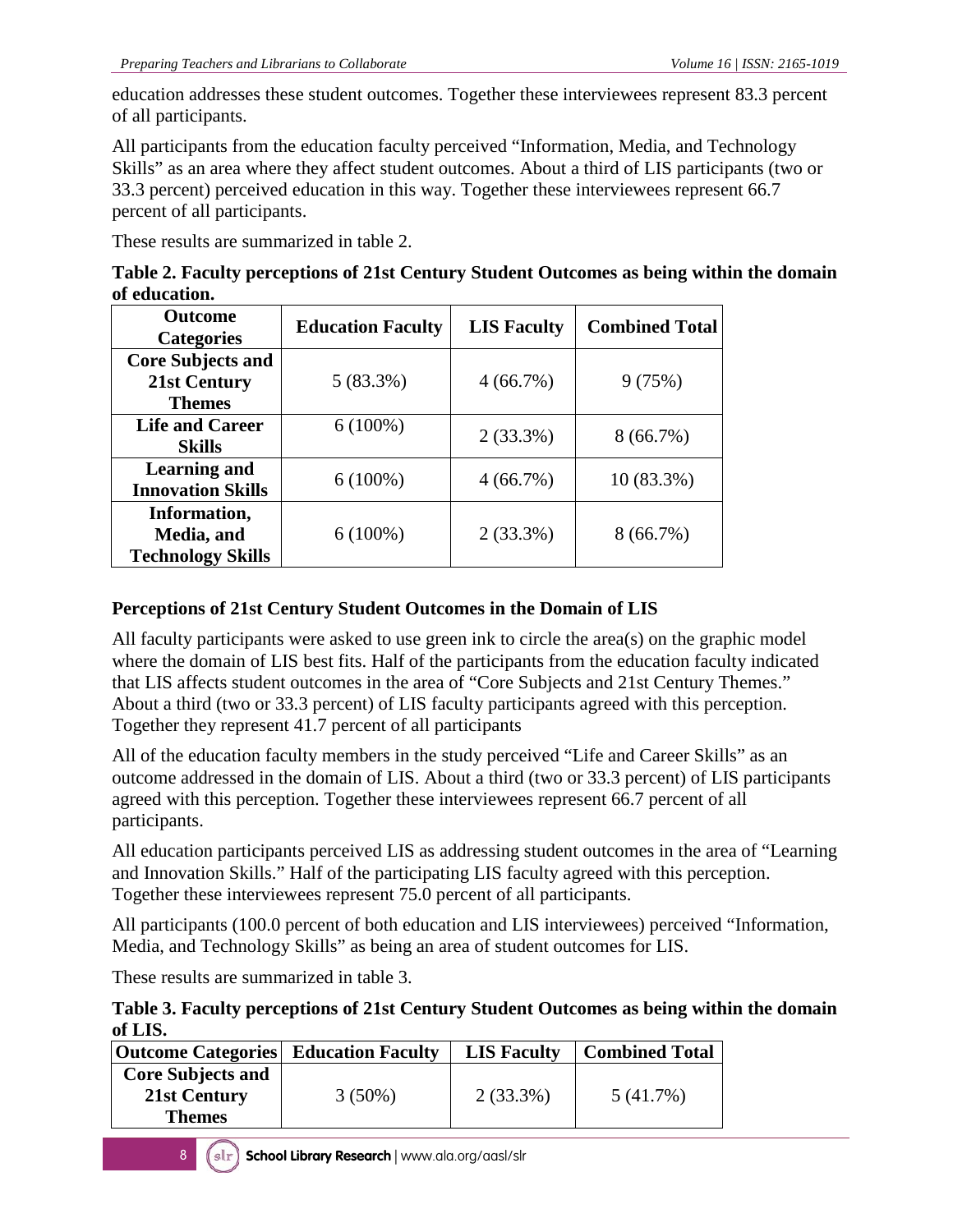| <b>Life and Career</b><br><b>Skills</b>                      | $6(100\%)$ | $2(33.3\%)$ | $8(66.7\%)$ |
|--------------------------------------------------------------|------------|-------------|-------------|
| <b>Learning and</b><br><b>Innovation Skills</b>              | $6(100\%)$ | $3(50\%)$   | 9(75%)      |
| <b>Information, Media</b><br>and Technology<br><b>Skills</b> | $6(100\%)$ | $6(100\%)$  | 12 (100%)   |

### **General Perceptions of 21st Century Student Outcomes in Education and LIS**

Analysis of the data reveals that four (33.3 percent) of the interviewees indicated that both education and LIS address all four student outcome areas related to the 21st Century Framework. This view was held by three (50.0 percent) education participants and one (16.7 percent) LIS participant.

Two (33.3 percent) faculty members, both from LIS, described the two disciplines as relating to completely different student outcomes. One of these interviewees limited education to outcomes related to "Core Subjects and 21st Century Themes" and limited LIS outcomes to "Information, Media, and Technology Skills." The other interviewee in this category limited education to outcomes related to "Learning and Innovation Skills" and limited LIS to "Life and Career Skills" and "Information, Media, and Technology Skills."

The largest proportion of interviewees (six or 50.0 percent) saw the two domains as overlapping in regard to the four elements of student outcomes. Half (three) of these respondents were from education and half (three) were from LIS. These results are summarized in table 4.

| <b>Perception of Domains</b><br><b>Relating to 21st Century</b><br><b>Student Outcomes</b> | <b>Education Faculty</b> | <b>LIS Faculty</b> | <b>Combined</b><br><b>Total</b> |
|--------------------------------------------------------------------------------------------|--------------------------|--------------------|---------------------------------|
| <b>Both</b>                                                                                | $3(50.0\%)$              | 1(16.7%)           | $4(33.3\%)$                     |
| <b>Different</b>                                                                           | $0(0\%)$                 | $2(33.3\%)$        | 2(16.7%)                        |
| <b>Overlapping</b>                                                                         | $3(50.0\%)$              | $3(50.0\%)$        | $6(50.0\%)$                     |
| <b>Total within Domain</b>                                                                 | $6(100\%)$               | $6(100\%)$         |                                 |
|                                                                                            |                          |                    | 12 (100%)                       |

**Table 4: Faculty perceptions of 21st Century Student Outcomes and domains.**

### **Interview Responses**

#### **Strategies for Teaching 21st Century Skills**

When asked about the best strategies to ensure that 21st Century Skills are being taught to preservice teachers and librarians, interviewees mentioned both in-class and out-of-class activities. Within classes, students could gain knowledge of and experience with 21st Century Skills through specific assignments and activities, and a number of participants noted that these kinds of assignments/activities should be incorporated across the curriculum, rather than within one or two courses. In addition, it was noted that instructors should model 21st Century Skills for students by sharing instructors' own practices with students.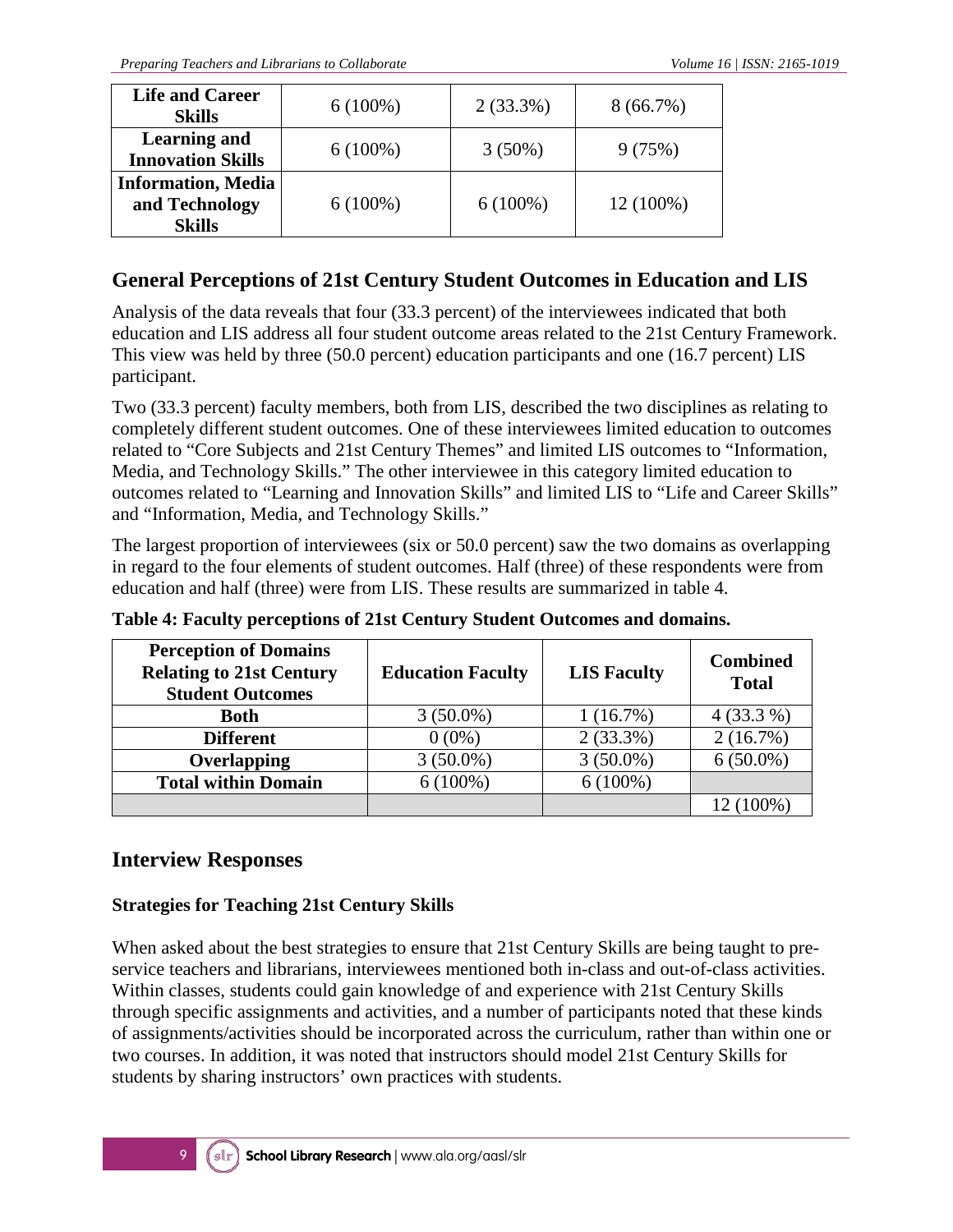Interviewees believed that, outside of class, internships and service-learning opportunities could be used to foster pre-service teachers' and librarians' development of 21st Century Skills. Further, interviewees expressed the belief that, beyond graduation, these skills could be enhanced through professional development activities and continuing education.

#### **Instructors' Own Experience**

When asked about previous experience collaborating with teachers or librarians, interviewees offered a wide variety of responses. Some frankly admitted that they had experienced "very little" collaboration with teachers and/or librarians in their previous jobs. In general, it was observed that teacher-librarian collaboration had been nonexistent in their experience or had been, at best, challenging to accomplish. Several who had been teachers described the school library in their former institutions as places for student detentions, student work groups, faculty meetings, etc., rather than resource centers. There were some exceptions, to be sure. Some education faculty recalled working with school librarians on developing assignments or resource collections, and some LIS faculty reported having established fruitful collaborations with teachers—again focused on developing assignments or resource collections.

To determine whether there were any differences among experiences with collaboration outside of the K–12 arena, participants were asked about their experiences, as university faculty, working with librarians. Participants reported more active collaborations in their current positions. Education faculty had worked with the education liaison librarian, while LIS faculty had worked with LIS librarians. The types of collaboration included developing assignments, having university librarians conduct research workshops for classes, and having librarians serve as guest speakers in classes (to discuss the nature of librarianship as a profession, for example). Faculty had also used librarians to help develop resource lists and locate resources for their own research projects, and some faculty had even included librarians as partners when developing grant proposals.

#### **Courses in which Collaboration Is Taught**

When asked where teacher-librarian collaboration was currently being taught in their respective curricula, LIS faculty identified two courses: School Collection Development and Instructional Role of the Information Professional. They noted that collaboration, more broadly defined, is taught in several core LIS courses, including Foundations of the Information Professions, Marketing of Library and Information Services, and Management of Information Organizations. Those courses, it was noted, require students to collaborate with one another on group projects, and collaboration with other stakeholders in the community is discussed in class.

Interviewees from the education faculty stated that various classes in their curriculum require students to make use of library resources to complete assignments. In addition, the value of library resources within a school setting is emphasized in numerous courses. However, none of the education interviewees could provide specific examples of courses where teacher-librarian collaboration is taught or discussed.

#### **Courses in which Collaboration Could Be Taught**

Interviewees in both disciplines were also asked where they felt teacher-librarian collaboration *could be* taught in their respective curricula.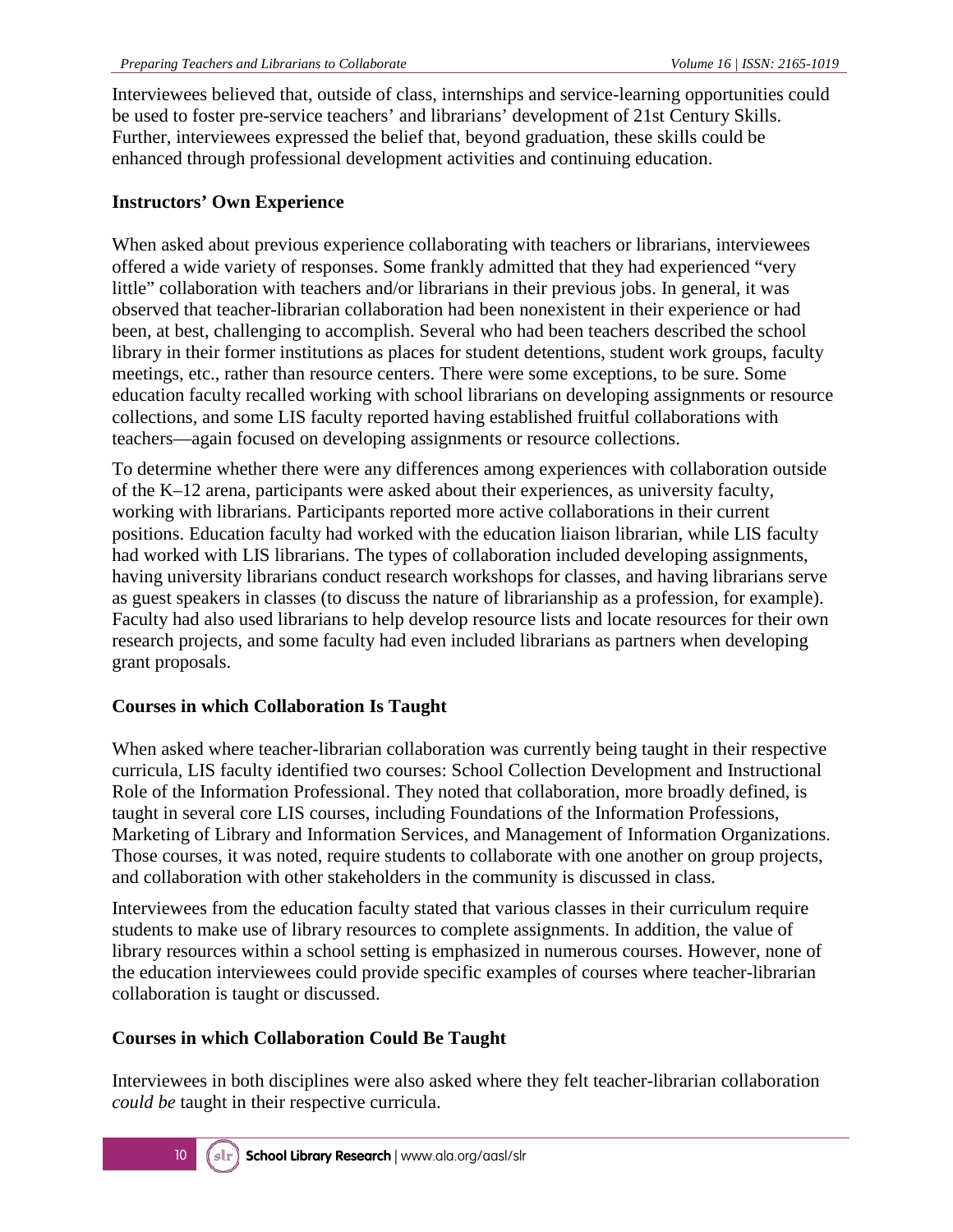Interviewees from the LIS faculty identified the foundations and management courses as the most likely candidates, although some faculty indicated that collaboration was already taught in these courses. It was noted that in these courses, core courses taken by students with a wide range of career goals, discussion of collaboration could not be limited specifically to teacherlibrarian collaboration.

Interviewees from the education faculty stated that collaboration could be incorporated in their Methods course, Introduction to Education, Introduction to Technology, and reading and writing courses.

Faculty in both disciplines mentioned that perhaps a course could be developed jointly that would enroll both LIS and education students and would, thus, facilitate instruction and practice in teacher-librarian collaboration.

### **Strategies for Teaching Collaboration Skills**

When asked about the best strategies for teaching skills for teacher-librarian collaboration, interviewees from both disciplines offered a number of possibilities. Students in both disciplines could complete assignments of simulated collaborative activities. Class projects could be developed that would involve LIS and education students working together. It was suggested, for example, that 21st Century Skills could provide a unifying framework for teaching pre-service teachers and school librarians to collaborate to achieve a particular set of goals. Such projects, it was noted, should encourage students to identify the strengths of the various collaborators, develop clearly defined roles for each member of a group, and emphasize the complementary nature of teacher-librarian collaboration.

An appreciation for the powerful potential of teacher-librarian collaboration could be fostered among students by having education faculty serve as guest speakers in LIS courses and LIS faculty serve as guest speakers in education courses.

Beyond the classroom, students could complete field experiences focusing specifically on teacher-librarian collaboration, and models of best practices could be identified and publicized.

### **Challenges Identified**

Faculty also noted a number of challenges to fostering teacher-librarian collaboration, both in pre-service training and in practice. For one thing, pre-service teacher training is accomplished at the undergraduate level, while pre-service librarian training at this university is at the graduate level, and not all classes can be easily cross-listed as undergraduate/graduate.

Moreover, in the case of the particular university where the interviews were conducted, the education program is a face-to-face program, whereas the LIS program is online. Education faculty members have the opportunity to teach teacher-librarian collaboration across the curriculum because all students presumably are planning to become teachers. In contrast, school library students take many courses with other nonschool library students—courses in which collaboration cannot be limited to a discussion of teacher-librarian collaboration.

Other challenges, noted by both education and school library faculty, relate to the issue of territoriality and current educational policies. Once in the field, LIS students may find that teachers are resistant to any implication that they need assistance. Interviewees in both education and in school librarianship felt that the current emphasis on student performance on standardized tests—and the evaluation of teachers based on student performance—makes it less likely that

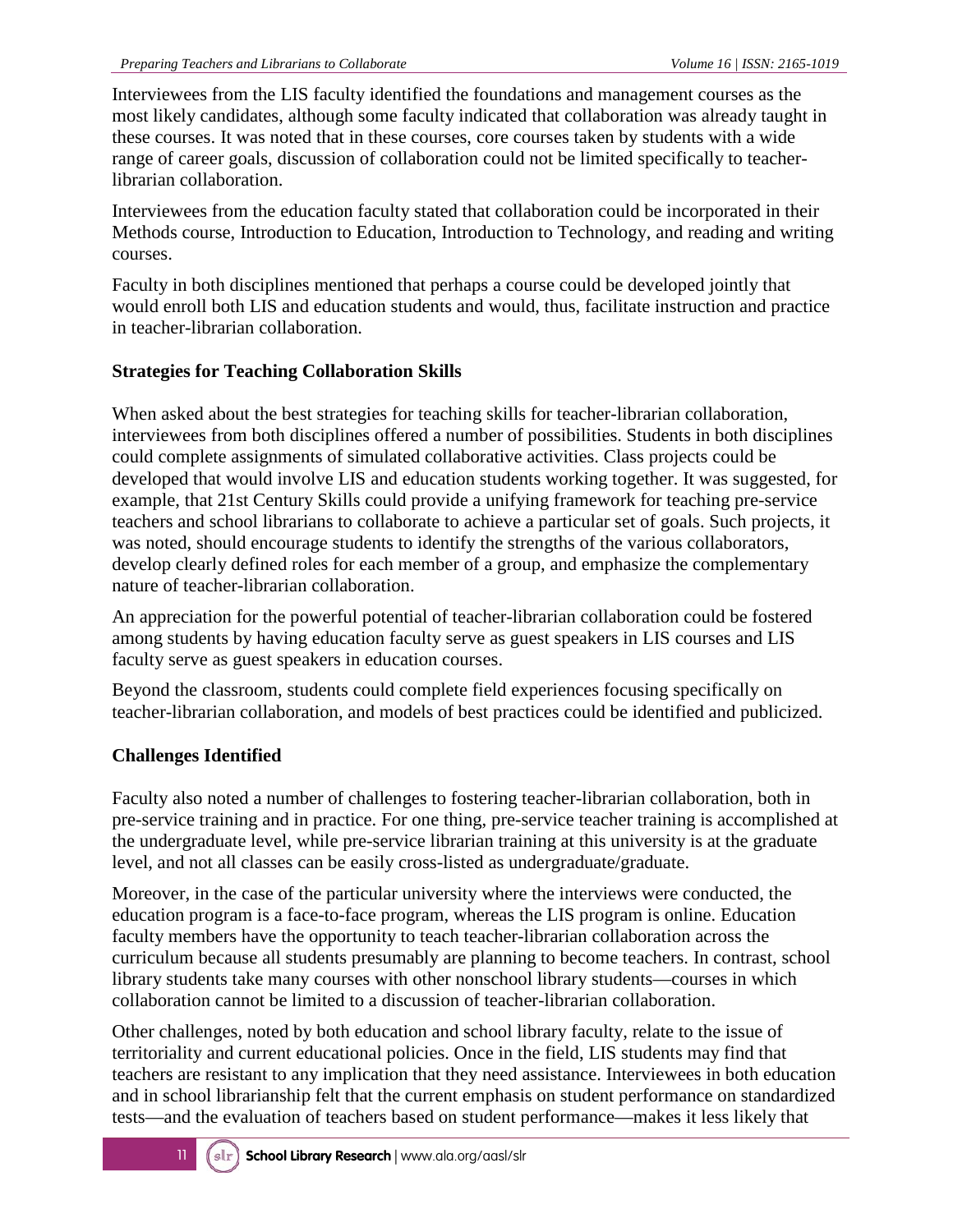teachers will engage in collaboration unless they foresee a tangible reward in the form of improved test scores. Faculty in both education and LIS observed that, in a climate where there are powerful incentives to "teach to the test," little opportunity may be available for a discussion of, or collaboration on, promoting 21st Century Skills among students.

Another challenge is the very broad, all-inclusive definition of 21st Century Skills. Some interviewees felt that the framework itself was too general and amorphous to provide an adequate focus for collaborative activities.

# **Discussion**

### **Overview**

Generally speaking, faculty members in both disciplines expressed the belief that education in 21st Century Skills and teacher-librarian collaboration are important. Neither discipline seems to focus on teaching pre-service teachers and school librarians how to help students develop 21st Century Skills. However, LIS faculty members do appear to be addressing collaboration in their courses more often than education faculty members do.

### **How Do Faculty in LIS and Education Perceive the Relationship between 21st Century Skills and Their Disciplines?**

All but one of the faculty participants from education see their domain as contributing to student outcomes in all four key areas. The majority of participants from the education faculty see their specific subject areas in the same way. A majority of LIS interviewees see the domain of education as encompassing only two areas: "Core Subjects and 21st Century Themes" and "Learning and Innovation Skills." About a third of LIS interviewees see education as contributing to outcomes in the areas of "Life and Career Skills" and "Information, Media, and Technology Skills."

As the data in table 3 indicates, participants from the education faculty have a more expansive view of the student outcomes possible from LIS instruction than do LIS faculty. All faculty participants from LIS agreed that LIS affects "Information, Media, and Technology Skills," and half of LIS respondents see the field as addressing student outcomes in the area of "Learning and Innovation Skills." However, only a third of the LIS faculty participants saw their particular subject area as encompassing all of the 21st Century Student Outcomes. These data may suggest that instructors in the field of education see LIS as very compatible in their efforts to provide students with 21st Century Skills.

On the other hand, LIS faculty members, while seeing the two fields as having overlapping concerns, have a more polarized view of the two domains. LIS faculty interviewed perceive education as primarily interested in "Core Subjects and 21st Century Themes," and LIS as primarily interested in "Information, Media, and Technology Skills." This is an interesting outcome given that the LIS literature, particularly in the areas of academic and school libraries, reflects concern with collaboration between librarians and teachers and that almost no literature in the field of education is focused on teacher-librarian collaboration.

### **What Are the Attitudes of Faculty in LIS and Education toward Teacher-Librarian Collaboration?**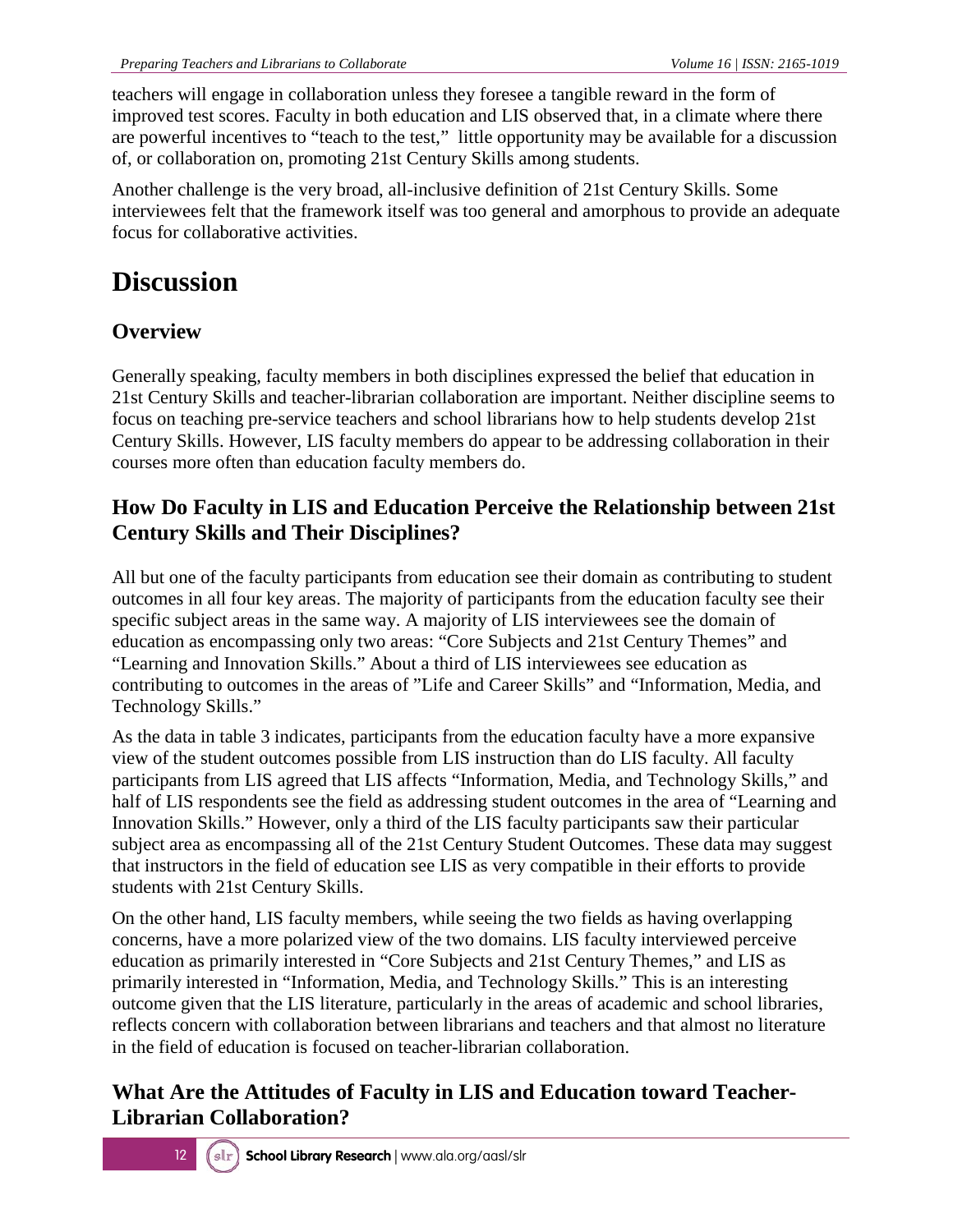#### **What the Responses Revealed**

No doubt, faculty views of teacher-librarian collaboration are colored by their own experiences with collaboration. For the most part, interviewees reported that they had experienced little effective teacher-librarian collaboration in their "previous careers" (as teachers and/or librarians). School libraries were not even necessarily seen as resource centers, but rather as extra space where student detentions or faculty meetings could be held. Faculty in both disciplines characterized collaboration as nonexistent or difficult to achieve.

However, exceptions were mentioned, a circumstance that indicated that fruitful teacher-librarian collaboration can and does occur. Both education and LIS faculty members interviewed remembered teacher-librarian collaborations for the purpose of developing assignments and/or resource collections. It seemed that these collaborations were generally course-specific and even assignment-specific.

No one mentioned broader involvement of the school librarian in the educational process, for example, through participating in curriculum development or coordinating integration of 21st Century Skills across the curriculum. These findings suggest that opportunities exist for greater teacher-librarian collaboration and greater librarian involvement overall.

Generally speaking, interviewees reported more consistent successful collaboration with librarians in their current academic positions. In particular, both groups of faculty had worked with their subject-area liaison librarians on everything from developing assignments and conducting workshops for classes to developing grant proposals and assisting with literature reviews.

#### **Implications of the Responses**

These success stories raise the question of why such collaborations are more difficult to achieve in the K–12 environment. Are there things inherent in the institutional culture of K–12 schools that impede teacher-librarian collaboration? If so, what are these things, and can the culture be changed? Is it significant that the academic librarians with whom faculty had collaborated were subject specialists, while librarians in the school environment are often seen as generalists? Does the difficulty arise from the emphasis on standardized testing in K–12 school and the concomitant disincentives for creative collaboration?

Any or all of these factors may be responsible for the differences noted in teacher-librarian collaboration in the two environments. Interestingly, no participants stated that their collaboration with librarians in their current positions had influenced their inclusion of teacherlibrarian collaboration as a topic in their classes (although instructors teaching school librarianship regularly include it as a topic in their classes).

### **Courses That Include Collaboration Skills**

LIS faculty were able to identify easily where teacher-librarian collaboration was taught in the school library curriculum, namely in two particular school library courses. These LIS instructors had a fairly good sense of where collaboration, more broadly speaking, was taught in the LIS curriculum, although two of the three courses that they mentioned are not necessarily taken by all students studying school librarianship. Foundations of Information Studies was one of the courses mentioned, but students may elect to take that course or Information Policy. Another course mentioned, Marketing of Information Services, is not a required course. Because the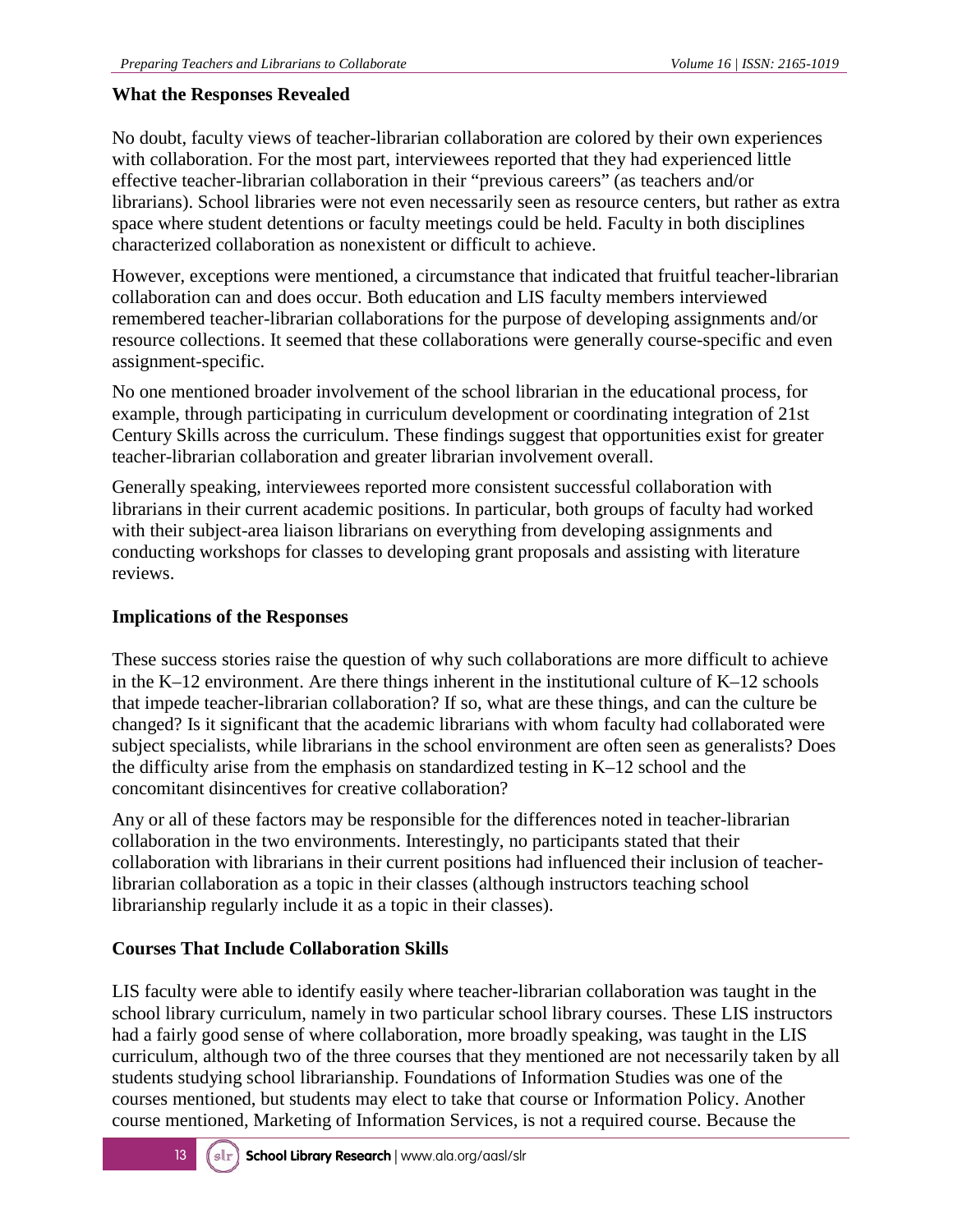state's department of education requirements are rigid, pre-service school librarians have only one free elective at this university, and they may or may not choose to take marketing as their elective. Nevertheless, it is safe to assume that pre-service school librarians are provided with instruction in collaboration in at least three classes that they all must take: School Collection Development, Instructional Role of the Information Professional, and Management of Information Organizations (a core course that every LIS student must take).

Education faculty had a much harder time coming up with courses in the education curriculum where teacher-librarian collaboration was taught. While interviewees noted that several courses emphasized the value of school library resources for teachers and students, teacher-librarian collaboration was not a specific topic that was discussed.

This lack may be due, in part, to the fact that few of the education faculty interviewed recalled successful teacher-librarian collaboration experiences in their previous jobs as secondary school teachers. It may also be due to the fact that collaboration with other education professionals in general is not emphasized in the education curriculum. One interviewee, for example, stated, "We don't teach students to work with school psychologists or guidance counselors either."

Faculty in both disciplines had specific ideas about where teacher-librarian collaboration could be taught in their curricula. The variety of courses mentioned suggests that faculty see collaboration as an important enough topic that it could (and should) be taught across the curriculum. On the LIS side, collaboration is typically taught more broadly and is not limited to discussions of teacher-librarian collaboration, except in the school librarianship courses. This broad approach is understandable given that most LIS courses enroll students representing a range of career interests. On the education side, discussions of collaboration can be more focused since almost all students are planning to become teachers, at least initially. However, responses from education faculty indicate that discussions of collaboration might include not only collaboration with school librarians, but also with guidance counselors, school psychologists, etc.

### **Strategies for Teaching Collaboration Skills**

Faculty in both disciplines offered very similar suggestions when asked about the best strategies for teaching skills for teacher-librarian collaboration. Their responses were characterized not only by their similarity, but also by their variety. Clearly, there is a sense that collaboration can and should be taught through different methods and in different places. Participants mentioned classroom assignments, group activities, guest speakers from across the two disciplines, and class projects that would involve students in education working with students in LIS.

The idea of offering a course in which both education and LIS students could enroll and work together came up more than once, suggesting that the time may be ripe for trying such an approach. As several faculty commented, a course focused on 21st Century Skills might be an appropriate venue for this kind of collaborative class.

### **What Are Barriers to On-the-Job Collaboration?**

Faculty from both disciplines also recognize that, while collaboration can certainly be incorporated into classes and other experiences, such as field work, ongoing collaboration between teachers and librarians on the job can be difficult to achieve due to a variety of factors. Interviewees expressed the beliefs that the issue of "territoriality," the emphasis on standardized testing, and rigid measures of accountability can discourage collaboration.

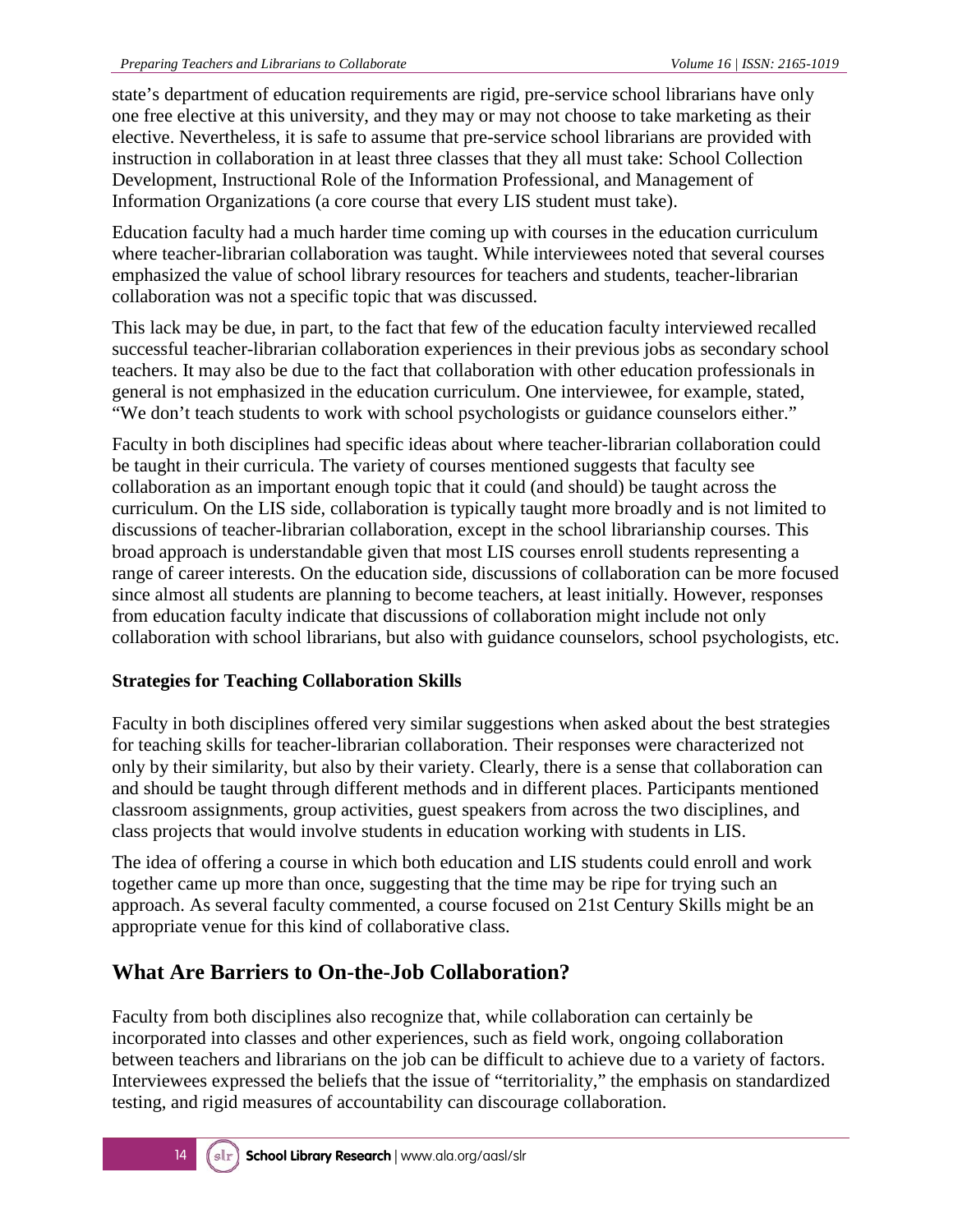More research is needed to determine whether these perceptions are, in fact, hampering teacherlibrarian collaboration and, if so, how these challenges can be overcome. Dealing with such challenges would likely involve changing institutional cultures and also state and national policies toward education.

But on a more local level, part of the challenge may also involve changing teacher, librarian, and administrator perceptions of the role school librarians can play and the benefits of teacherlibrarian collaboration in promoting student learning. Developing assessments of teacherlibrarian collaboration and implementing rewards for successful collaboration will help foster engagement in collaborative activities that will ultimately benefit students.

Incorporating instruction in teacher-librarian collaboration into education and LIS curricula, and, in particular, developing cross-disciplinary courses that model and facilitate such collaboration for pre-service teachers and school librarians are important steps in overcoming these challenges and achieving these goals.

### **What Strategies Would Be Effective in Teaching 21st Century Skills to Educators, Including School Librarians?**

Faculty members interviewed were in agreement that a variety of strategies can be used to ensure that LIS and education students receive a thorough grounding in 21st Century Skills. In addition to the idea of a standalone course focused on 21st Century Skills that both education and LIS students could take, participants also suggested that such skills should be taught in all courses in the curriculum and through various means. This suggestion indicates that faculty members believe these skills are important enough to be included across the curriculum.

No single strategy was identified as being the best way to ensure that these skills are being covered. Instead, faculty identified individual assignments and activities, as well as group activities, as being potentially effective ways to incorporate 21st Century Skills into coursework.

Again, the implication is that these skills are important enough to warrant inclusion in a number of different course assignments. However, a related implication may be that faculty members consider these skills to be so broadly defined that almost any assignment would involve their use. Indeed, how could an assignment be developed that did not require students to employ one or more of these skills?

Though faculty did not explicitly state this conclusion, it seems reasonable to conclude that individual courses and individual assignments must include a clear sense of what skills are being fostered. Not every course, and certainly not every assignment, can cover all of these skills. By the same token, it is important to recognize that there is a difference between developing an assignment that requires students to use certain skills and actually providing instruction in those skills through readings, lectures, and class discussions, for example.

Several participants also mentioned the importance of instructors modeling 21st Century Skills for students. Indeed, research has shown that college freshmen, particularly those with belowproficient information-literacy skill levels, find demonstration of skills, as well as opportunities to practice new skills, to be effective instructional strategies (Latham and Gross, in press). More research is needed to determine if such modeling of skills would be helpful for pre-service teachers and librarians.

Faculty members interviewed also expressed the belief that the facilitation of 21st Century Skills must extend beyond the classroom. Several participants mentioned field experiences, such as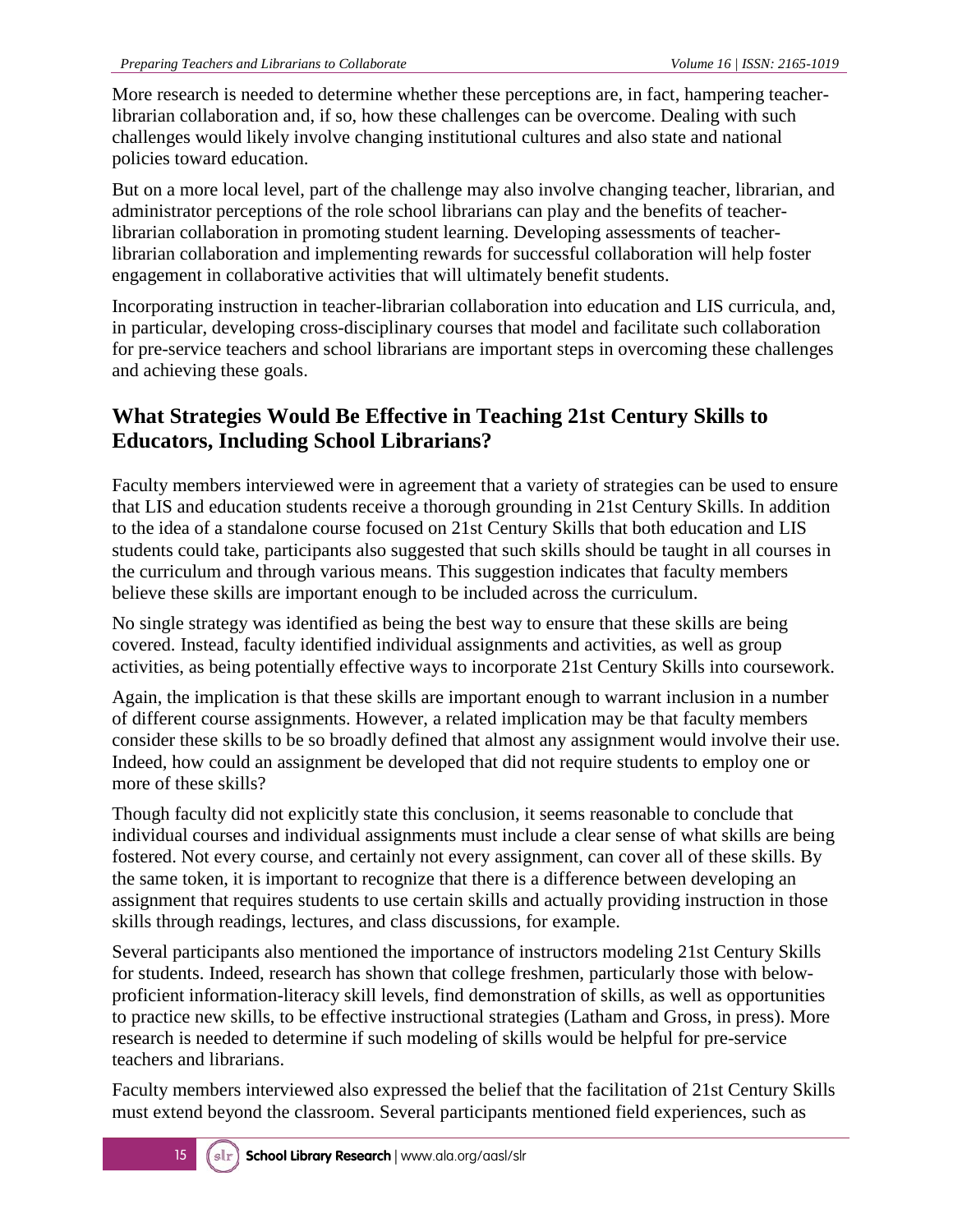internships and service-learning activities, as ways of enhancing skill development. Several also mentioned that many practicing teachers and school librarians could benefit from skill enhancement and suggested professional development and continuing education as ways of accomplishing that enhancement. These suggestions may also indicate a belief among faculty that in their pre-service education many practicing teachers and school librarians have not received much training on 21st Century Skills. Professional development opportunities would provide a way of compensating for that lack. The suggestion may also indicate recognition that skills needed in the twenty-first century are ever-evolving and that, to be effective teachers and school librarians, practicing professionals need to update their skills and knowledge on an ongoing basis.

In particular, interviewees noted that a course focused on teaching 21st Century Skills could provide a framework for also teaching collaboration to LIS and education students. More than one faculty member mentioned the possibility of having a course (or courses) that both LIS and education students would take that would allow them to collaborate on activities related to 21st Century Skills. This approach could have an important impact on practice and, arguably, could expand the role of the school librarian to the role of coordinator and facilitator of skills instruction and support across the curriculum, moving beyond providing support only through collection development and course-specific instruction. In this model, the school librarian could become the expert in the breadth of 21st Century Skills, while teachers could become the experts in specific skill sets related to their subject areas.

At the same time, participants recognized that challenges abound. Most notable, perhaps, is faculty members' perception that the emphasis on standardized testing in K–12 schools has had a pernicious effect of discouraging instruction and collaboration that are not directly related to improving students' test scores. Another challenge lies in the fact that, while (as one faculty member commented) 21st Century Skills are "the bridges between the core subject silos," measuring the strength of those bridges is very difficult. Mapping current tests to 21st Century Skills assessment is one approach to addressing this issue, and developing additional—and more effective—assessment of skills is another.

# **Limitations**

Because of the small sample size and the qualitative nature of the study, the results are not generalizable. There is always the risk when using a case-study approach that the case being studied may not be representative. The School of Teacher Education and/or the School of Library and Information Studies at this particular institution may or may not be representative of similar schools at other institutions.

In addition, the fact that participants were interviewed by other faculty, i.e., their peers, may have influenced how they framed their responses. Participants' recollections of previous collaborative experiences may have been hazy, depending on how long ago those experiences occurred.

# **Conclusion**

In this case study, most participating faculty members in education and LIS stated either explicitly or implicitly that collaboration between teachers and school librarians is a worthy goal. They offered a variety of methods by which such collaboration might be achieved, beginning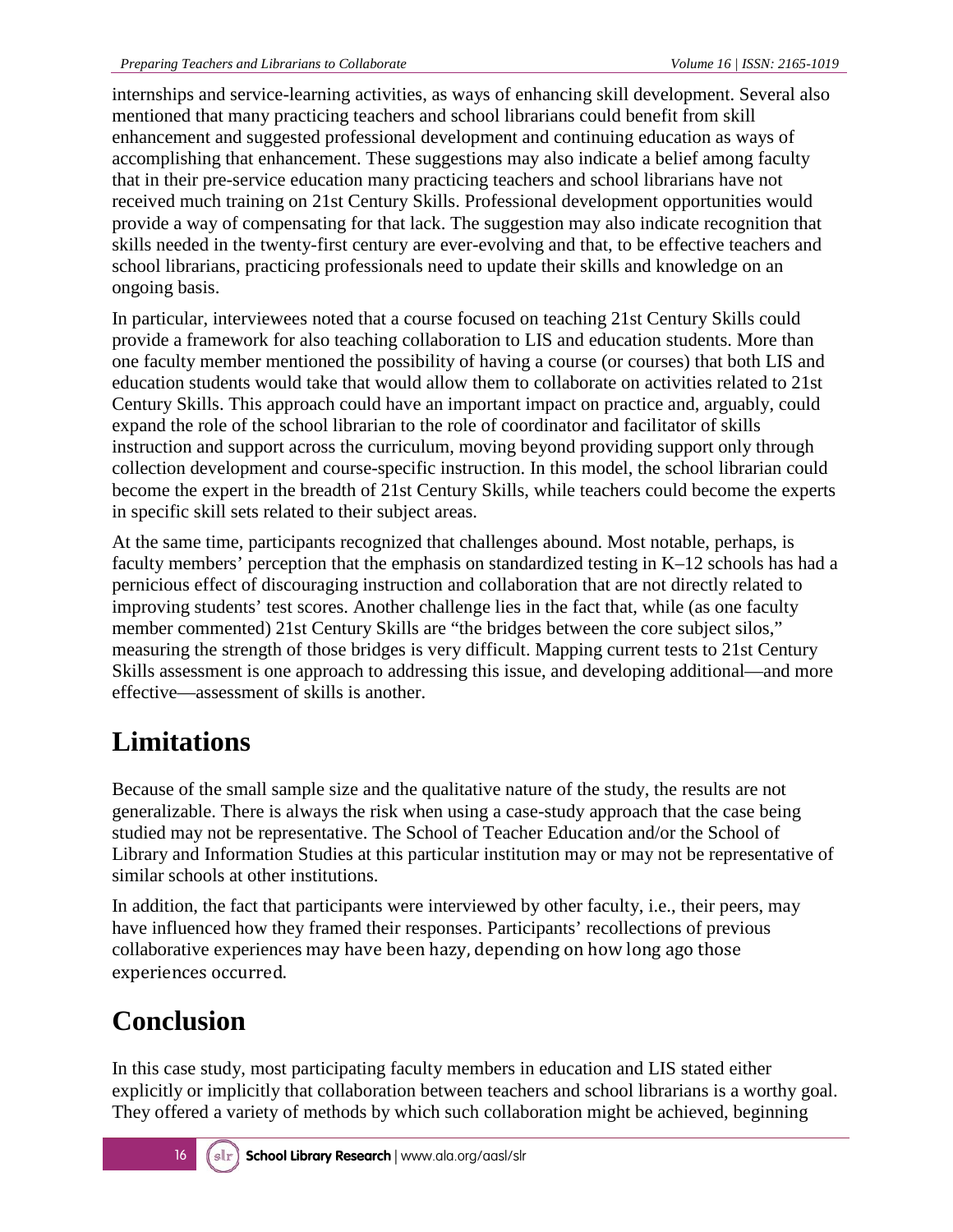with the education of pre-service teachers and school librarians. Clearly, more research is needed to identify and develop best practices for teaching collaboration to pre-service librarians and teachers. Additional data collection among education and LIS faculty could be done using not only interviews, but also focus groups and even a large-scale survey.

Research should also be conducted among practicing teachers and school librarians to determine their educational experiences relating to collaboration and 21st Century Skills, as well as their professional experiences collaborating with one another to teach 21st Century Skills. When best practices are identified, the context should be examined more closely, looking at the teachers' and librarians' educational preparation and current institutional factors to determine what fosters a "culture of collaboration."

Another important question is how are collaborative best practices being evaluated, and how are they being encouraged? Perhaps the first step is to promote collaboration among LIS faculty and education faculty themselves, focusing on the fact that both groups are working toward a similar goal: the education of professionals who, in turn, will educate students, promote the acquisition of 21st Century Skills, and facilitate the development of lifelong learning skills. Changing institutional cultures is a tall order, and a goal that will not be achieved over night. However, if this change is to happen at all, it must begin with the academic disciplines themselves. The collaborative development of a course (or courses) that both LIS students and education students take is one way to learn more about how the two disciplines complement each other, to facilitate the development of best practices in librarian-teacher collaboration, and to begin to establish a culture of collaboration among teachers and librarians.

# **Acknowledgments**

We would like to thank the following graduate assistants for their work on this project: Michael Ferraro, Jonathan Hollister, and Rebecca Kuitems. We would also like to thank the university where this research was conducted for funding this project through a planning grant.

# **Works Cited**

- American Association of School Librarians. 2007. "Standards for the 21st-Century Learner." [<http://ala.org/ala/mgrps/divs/aasl/guidelinesandstandards/learningstandards/AASL\\_Lear](http://ala.org/ala/mgrps/divs/aasl/guidelinesandstandards/learningstandards/AASL_LearningStandards.pdf) [ningStandards.pdf>](http://ala.org/ala/mgrps/divs/aasl/guidelinesandstandards/learningstandards/AASL_LearningStandards.pdf) (accessed May 26, 2013).
	- ———. 2009. *Empowering Learners: Guidelines for School Library Programs.* Chicago: ALA.
- Cooper, O. P., and Marty Bray. 2011. "School Library Media Specialist-Teacher Collaboration: Characteristics, Challenges, Opportunities." *TechTrends* 55 (4): 48–54.
- Draper, Roni Jo. 2008. "Redefining Content-Area Literacy Teacher Education: Finding My Voice through Collaboration." *Harvard Educational Review* 78 (1): 60–83.
- Harada, Violet. H. 2001. "Professional Development as Collaborative Inquiry*.*" *Knowledge Quest* 29 (5): 13–19.
- Hartzell, Gary N. 1997. "The Invisible School Librarian: Why Other Educators Are Blind to Your Value." *School Library Journal* 43 (11): 24–29.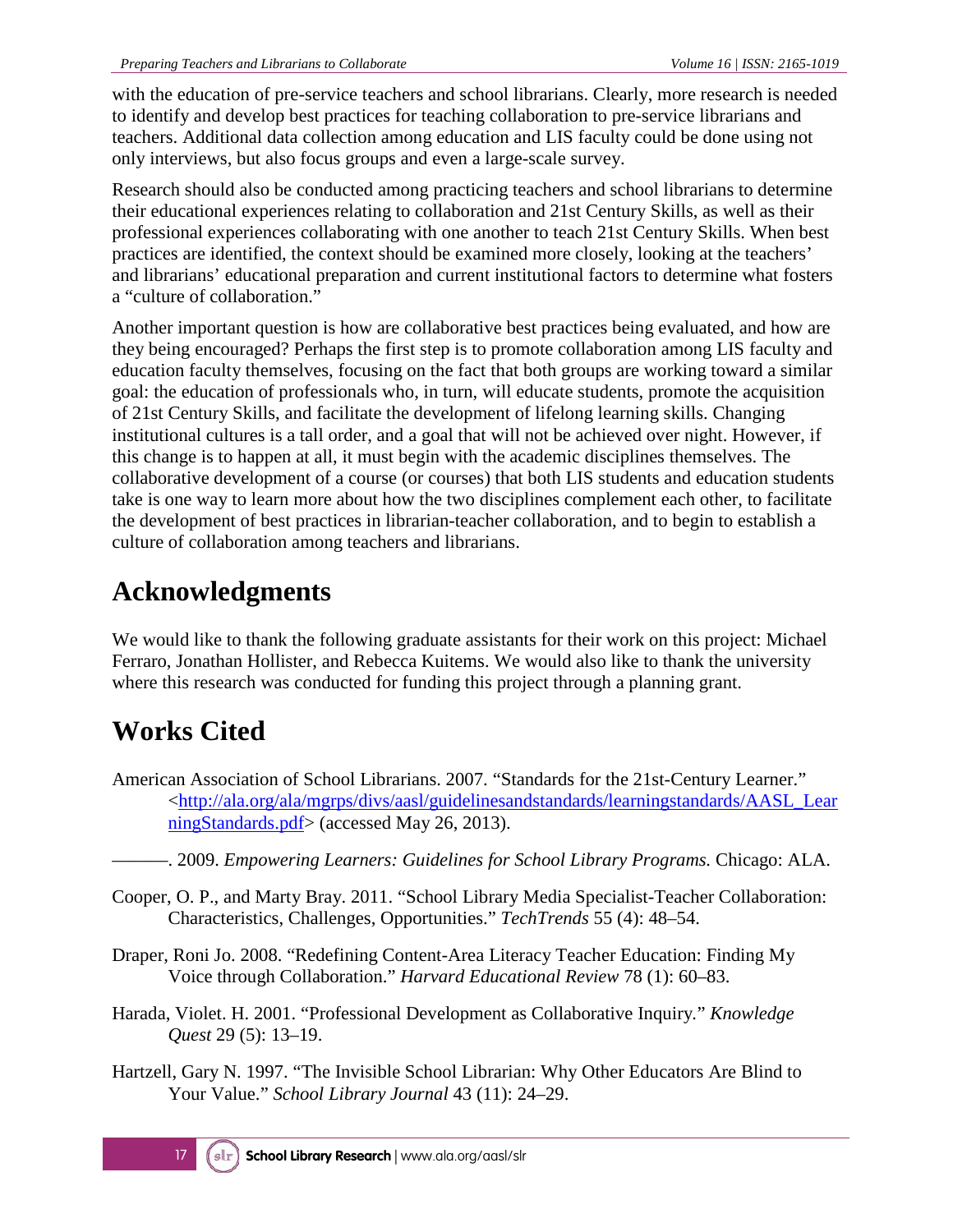Institute of Museum and Library Services. 2009. "About Us." [<www.imls.gov/about/21stcskills.aspx>](http://www.imls.gov/about/21stcskills.aspx) (accessed January 7, 2013).

Lance, Keith Curry. 2010. "The Mind of a Researcher." *Teacher Librarian* 37 (4): 81–82.

- Lance, Keith Curry, Marcia J. Rodney, and Bill Schwarz. 2010. "Collaboration Works—When It Happens! The Idaho School Library Impact Study." *Teacher Librarian* 37 (5): 30–36.
- Lassonde, Cynthia A., and Susan E. Israel. 2010. *Teacher Collaboration for Professional Learning: Facilitating Study, Research, and Inquiry Communities.* San Francisco: Jossey-Bass.
- Latham, Don, and Melissa Gross. In press. "Instructional Preferences of First-Year College Students with Below-Proficient Information Literacy Skills: A Focus Group Study." *College& Research Libraries*.
- McGriff, Nancy. 2012. "Collaboration in Health and Science." *Library Media Connection* 30 (6): 32–34.
- Miller, Marilyn Lea, and Marilyn L. Shontz. 1993. "Expenditures for Resources in School Library Media Centers, FY 1991-92." *School Library Journal* 39 (10): 26–36.
- Montiel-Overall, Patricia. 2008. "Teacher and Librarian Collaboration: A Qualitative Study." *Library & Information Science Research* 30 (2): 145–55.

———. 2010. "Further Understanding of Collaboration: A Case Study of How It Works with Teachers and Librarians." *School Libraries Worldwide* 16 (2): 31–54.

- ———. 2012. "Students as Global Citizens: Educating a New Generation." *Library Media Connection* 31 (3): 8–10.
- Montiel-Overall, Patricia, and Kim Grimes. 2013. "Teachers and Librarians Collaborating on Inquiry-based Science Instruction: A Longitudinal Study." *Library & Information Science Research* 35 (1): 41–53.
- National Council of Teachers of English. 2013. "NCTE Framework for 21st Century Curriculum and Assessment*.*" [<www.ncte.org/positions/statements/21stcentframework>](http://www.ncte.org/positions/statements/21stcentframework) (accessed May 26, 2013).
- National Governors Association Center for Best Practices, and Council of Chief State School Officers. 2012*.* "English Language Arts Standards>Anchor Standards>College and Career Readiness Anchor Standards for Writing." [<www.corestandards.org/ELA-](http://www.corestandards.org/ELA-Literacy/CCRA/W)[Literacy/CCRA/W>](http://www.corestandards.org/ELA-Literacy/CCRA/W) (accessed January 7, 2013).
- O'Sullivan, Michael K., and Kim B. Dallas. 2010. "A Collaborative Approach to Implementing 21st Century Skills in a High School Senior Research Class." *Education Libraries* 33 (1): 3–9.
- Partnership for 21st Century Skills. n.d.-a. "Our History*.*" [<www.p21.org/about-us/our-history>](http://www.p21.org/about-us/our-history) (accessed January 7, 2013).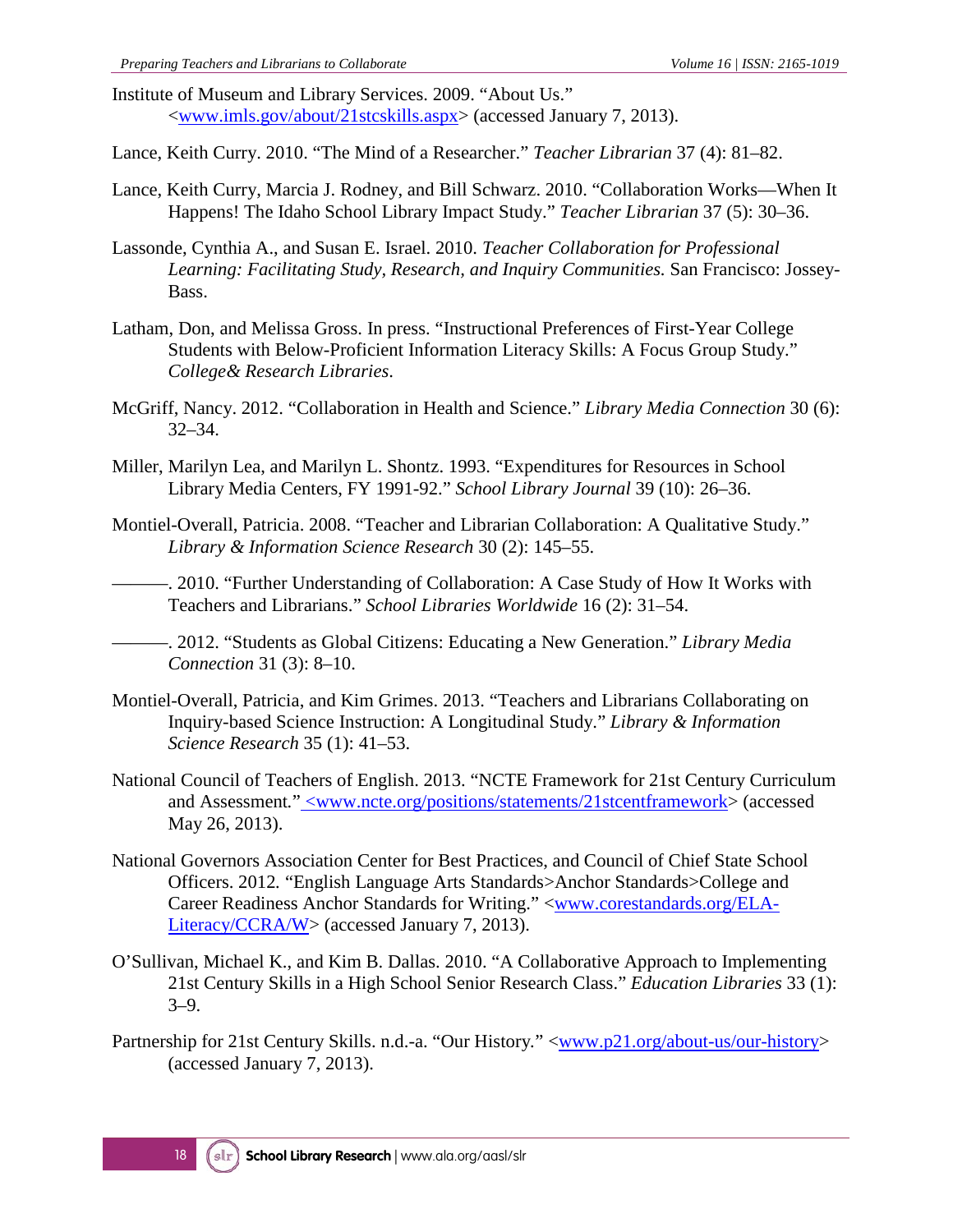- -. n.d.-b. "Overview: Framework for 21st Century Learning." [<www.p21.org/index.php?option=com\\_content&task=view&id=254&Itemid=120>](http://www.p21.org/index.php?option=com_content&task=view&id=254&Itemid=120) (accessed January 7, 2013).
- ———. 2009. "P21 Framework Definitions." [<www.p21.org/storage/documents/P21\\_Framework\\_Definitions.pdf>](http://www.p21.org/storage/documents/P21_Framework_Definitions.pdf) (accessed May 27, 2013).
- Schmidt, Randell K., Virginia Kowalski, and Lorraine Nevins. 2010. "Guiding the Inquiry Using the Modified Scientific Literature Review." *School Libraries Worldwide* 16 (1): 13–32.
- Schultz-Jones, Barbara. 2010. "School Librarians, Science Teachers, + Optimal Learning Environments." *Knowledge Quest* 39 (2): 12–18.
- Small, Ruth. 2002. "Collaboration…." *Teacher Librarian* 29 (5): 8–11.
- Williams, Tracy J. 1996. "Creating Partnerships between the Library Media Specialist and Classroom Teachers." *Indiana Media Journal* 18 (2): 1–18.
- Wimberley, Cordie E. 2011. "Teacher Collaboration and Student Achievement*.*" EdD diss., Lindenwood University. [<http://search.proquest.com/docview/916917552?>](http://search.proquest.com/docview/916917552?) (accessed May 6, 2013).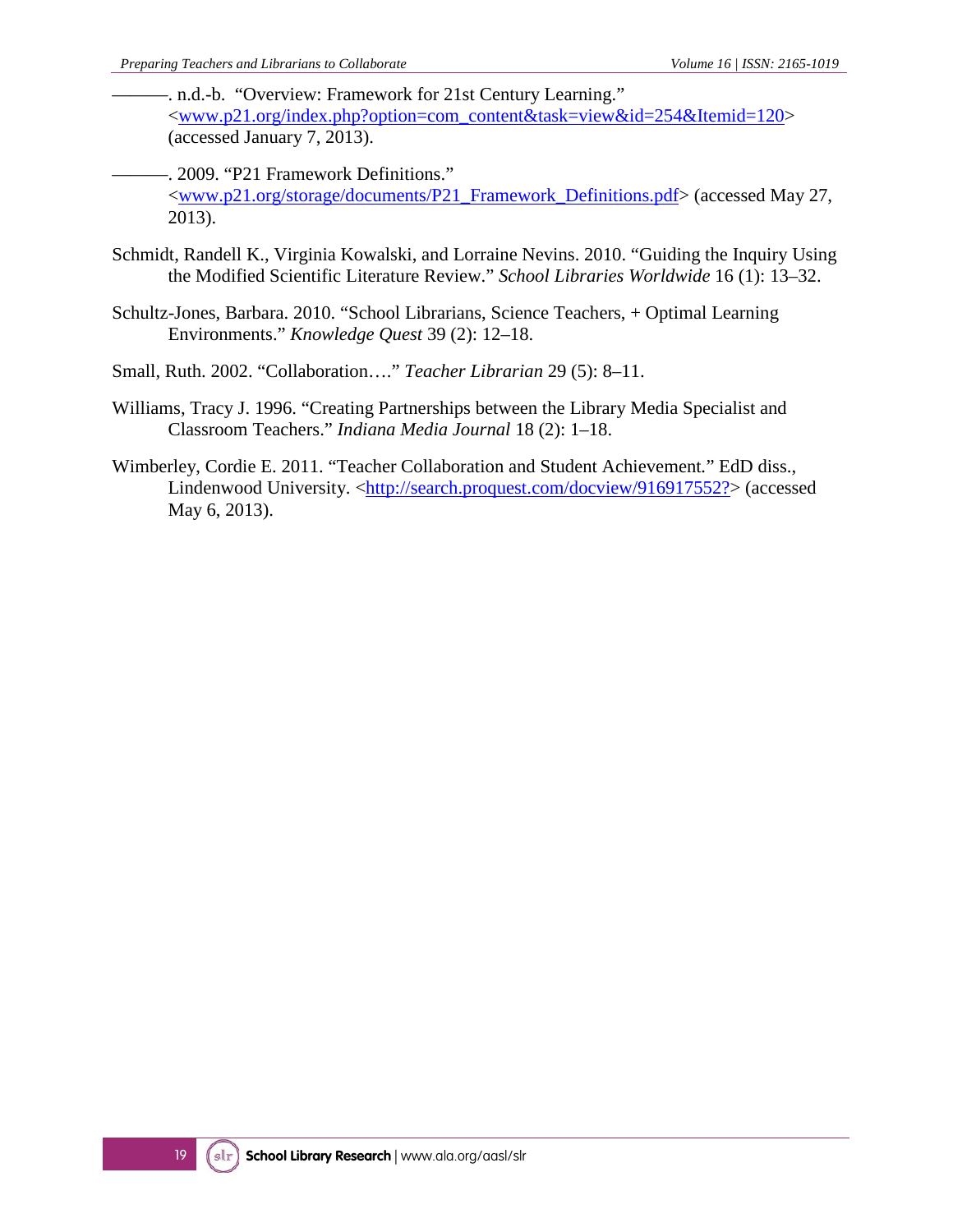### **Appendix A: Framework for 21st Century Learning**



The Partnership for 21st Century Skills has developed a vision for student success in the new global economy.



#### **2IST CENTURY STUDENT OUTCOMES**

To help practitioners integrate skills into the teaching of core academic subjects, the Partnership has developed a unified, collective vision for learning known as the Framework for 21st Century Learning. This Framework describes the skills, knowledge and expertise students must master to succeed in work and life; it is a blend of content knowledge, specific skills, expertise and literacies.

Every 21st century skills implementation requires the development of core academic subject knowledge and understanding among all students. Those who can think critically and communicate effectively must build on a base of core academic subject knowledge.

Within the context of core knowledge instruction, students must also learn the essential skills for success in today's world, such as critical thinking, problem solving, communication and collaboration.

When a school or district builds on this foundation, combining the entire Framework with the necessary support systems-standards, assessments, curriculum and instruction, professional development and learning environments-students are more engaged in the learning process and graduate better prepared to thrive in today's global economy.

Publication date: 03/11

One Massachusetts Avenue NW, Suite 700 Washington, DC 20001 202-312-6429 www.P21.org

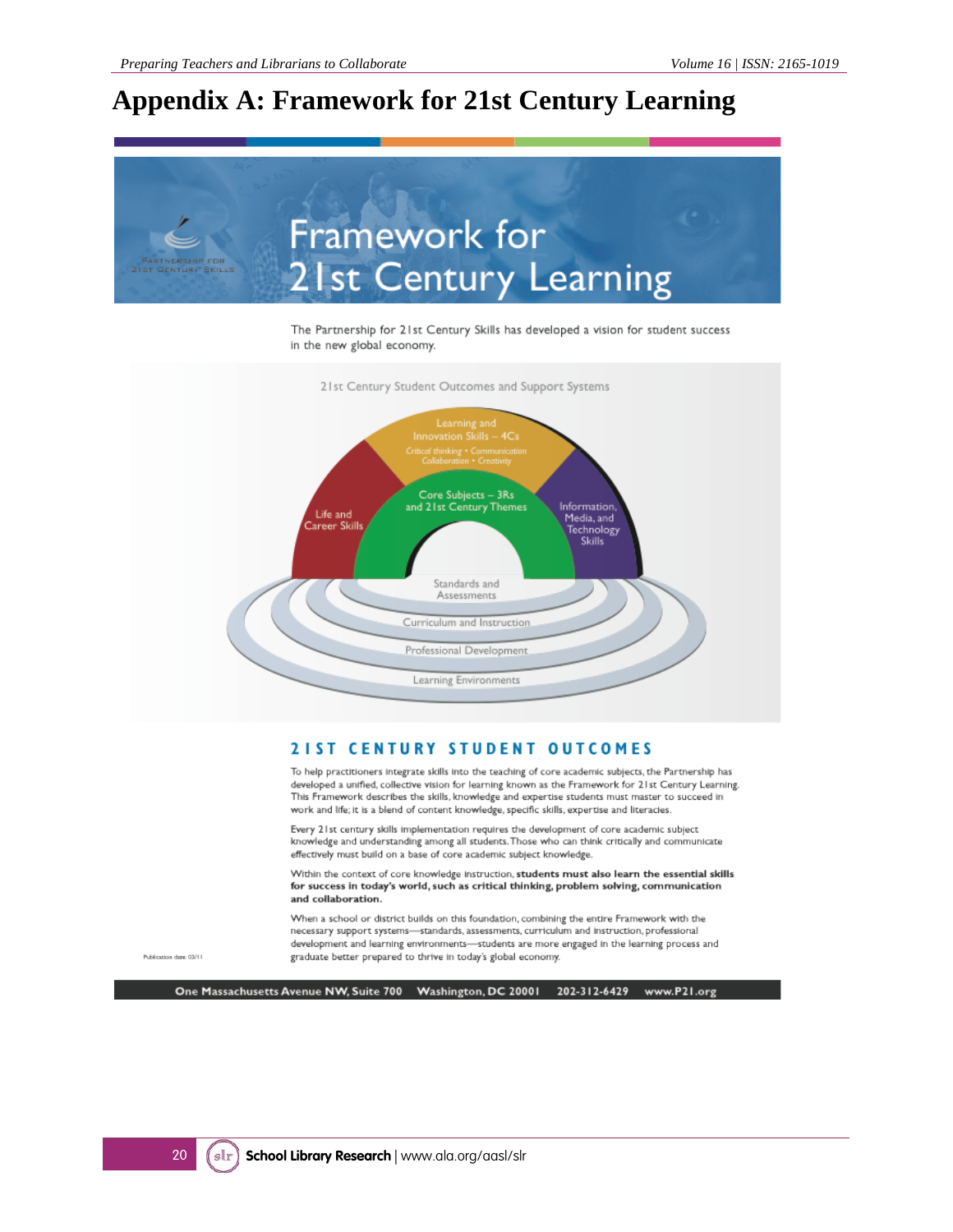#### **Core Subjects and 21st Century Themes**

Mastery of core subjects and 21st century themes is essential to student success. Core subjects include English, reading or language arts, world languages, arts, mathematics, economics, science, geography, history, government and civics.

In addition, schools must promote an understanding of academic content at much higher levels by weaving 21st century interdisciplinary themes into core subjects:

- Global Awareness
- Financial, Economic, Business and Entrepreneurial Literacy
- **Civic Literacy**
- **Health Literacy**
- Environmental Literacy

#### **Learning and Innovation Skills**

Learning and innovation skills are what separate students who are prepared for increasingly complex life and work environments in today's world and those who are not. They include:

- Creativity and Innovation
- **Critical Thinking and Problem Solving**
- Communication and Collaboration

#### **Information, Media and Technology Skills**

Today, we live in a technology and media-driven environment, marked by access to an abundance of information, rapid changes in technology tools and the ability to collaborate and make individual contributions on an unprecedented scale. Effective citizens and workers must be able to exhibit a range of functional and critical thinking skills, such as:

- Information Literacy
- Media Literacy
- ICT (Information, Communications and Technology) Literacy

#### **Life and Career Skills**

Today's life and work environments require far more than thinking skills and content knowledge. The ability to navigate the complex life and work environments in the globally competitive information age requires students to pay rigorous attention to developing adequate life and career skills, such as:

- Flexibility and Adaptability
- Initiative and Self-Direction
- Social and Cross-Cultural Skills
- **Productivity and Accountability**
- Leadership and Responsibility

#### **2IST CENTURY SUPPORT SYSTEMS**

Developing a comprehensive framework for 21st century learning requires more than identifying specific skills, content knowledge, expertise and literacies. An innovative support system must be created to help students master the multi-dimensional abilities that will be required of them. The Partnership has identified five critical support systems to ensure student mastery of 21st century skills:

- 21st Century Standards
- Assessments of 21st Century Skills
- 21st Century Curriculum and Instruction
- 21st Century Professional Development
- 21st Century Learning Environments

For more information, visit the Partnership's website at www.P21.org



One Massachusetts Avenue NW, Suite 700 Washington, DC 20001 202-312-6429

### Member

#### Organizations

- · American Association of School Librarians
- \* Adobe Systems
- ncorporated
- Apple Inc.
- · Blackboard
- · Cable in the Classroom
- · Cengage Learning
- · Cisco Systems
- · Crayola
- · Dell
- · Education Networks of
- America  $-ETS$
- · EF Education
- · GlobalScholar
- · Houghton Mifflin
- Harcourt
- · Hewlett Packard
- · Intel<sup>®</sup> Corporation
- · JA Worldwide
- · KnowledgeWorks Foundation
- Learning Point Associates
- · LEGO Group
- · McGraw-Hill
- · Measured Progress
- · MHz Networks
- · Microsoft Corporation
- · National Academy
- Foundation
- · National Education Association
- · necTrekker
- · Oracle Education
- Foundation
- · Pearson · PMI Educational
- Foundation
- · Verizon
- · Walt Disney Company

www.P21.org

Partnership for 21st Century Skills

Used with permission.

[<www.P21.org>](http://www.p21.org/)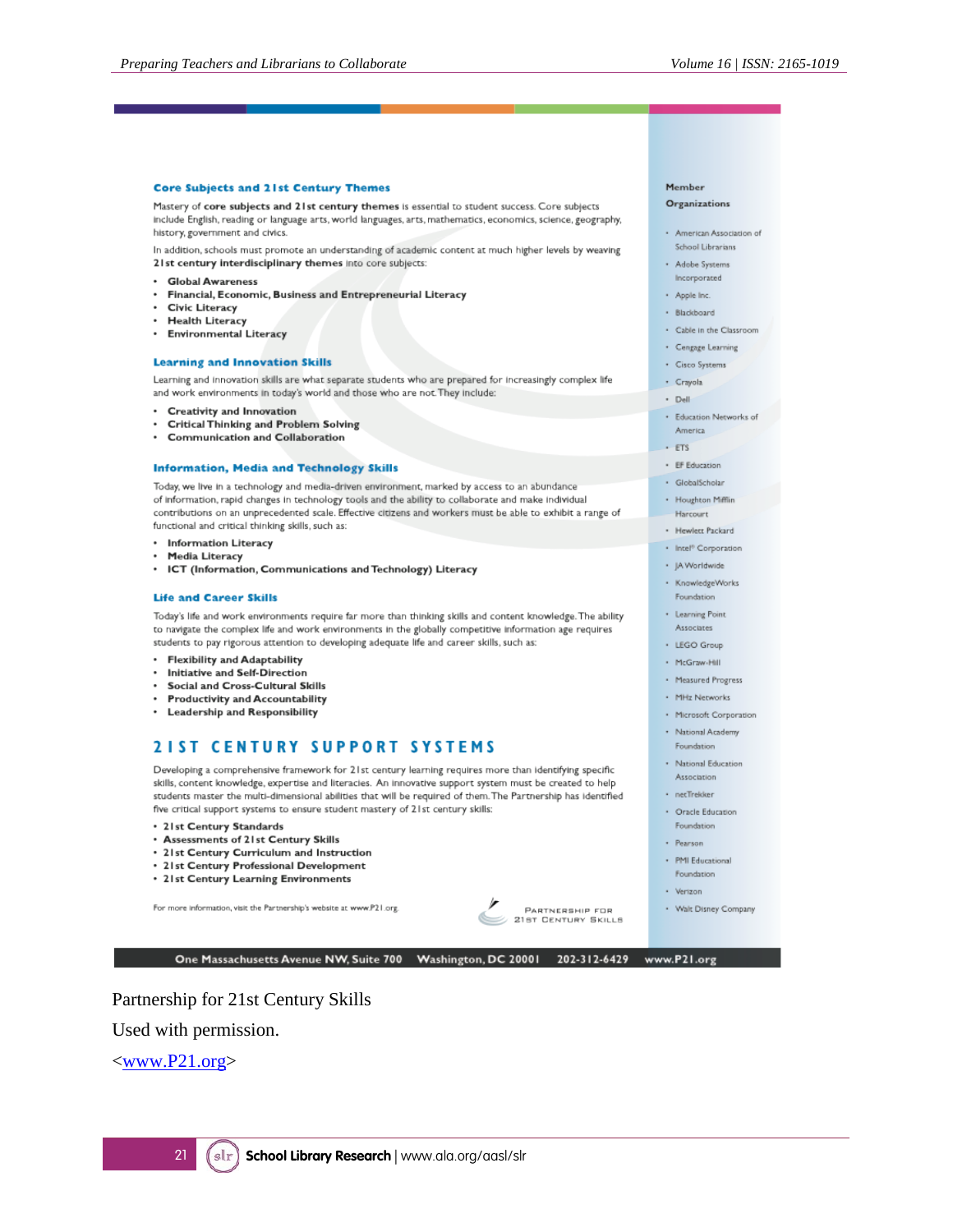## **Appendix B: Interview Questions for Faculty**

1. Begin by showing the interviewee a printout of the chart of 21st Century Skills, available at:

[http://www.p21.org/index.php?option=com\\_content&task=view&id=254&Itemid=119](http://www.p21.org/index.php?option=com_content&task=view&id=254&Itemid=119)

A pdf is available for printing out (see Appendix A). Talk through the four major skill areas that make up the Framework for 21st Century Learning: Core subjects and 21stcentury themes; learning and innovation skills; information, media, and technology skills; and life and career skills.

- 2. Can you circle the area(s) where your specific subject(s) best fits in the framework? [use red pen]
- 3. Can you circle the area(s) where the domain of education best fits? [use blue pen]
- 4. Can you circle the area(s) where the domain of library and information studies (LIS) best fits? [use green pen]
- 5. In your opinion, what is the best way to ensure that librarians and teachers have 21st Century Skills and are equipped to help the students they teach develop them?
- 6. Have you had any previous professional experience working as a teacher and/or a librarian? If so, please describe?
	- a. Did you collaborate with librarians and/or teachers as part of this professional experience? If so, please describe.
- 7. What are your experiences as a faculty member working (collaborating) with librarians and/or teachers?
- 8. Can you think of examples where teacher-librarian collaboration is taught in your program's curriculum?
	- a. Where do you feel strategies for collaboration could be taught in your curriculum?
	- b. What, in your opinion, is the best way to teach strategies for collaboration?
- 9. What other information about teaching 21st Century Skills and/or strategies for teaching teacher-librarian collaboration would you like to share?

## **Cite This Article**

Latham, Don; Gross, Melissa; and Witte, Shelbie. 2013. "Preparing Teachers and Librarians to Collaborate to Teach 21st Century Skills: Views of LIS and Education Faculty." American Association of School Librarians. <**http://www.ala.org/aasl/slr/volume16/latham-gross-witte>**